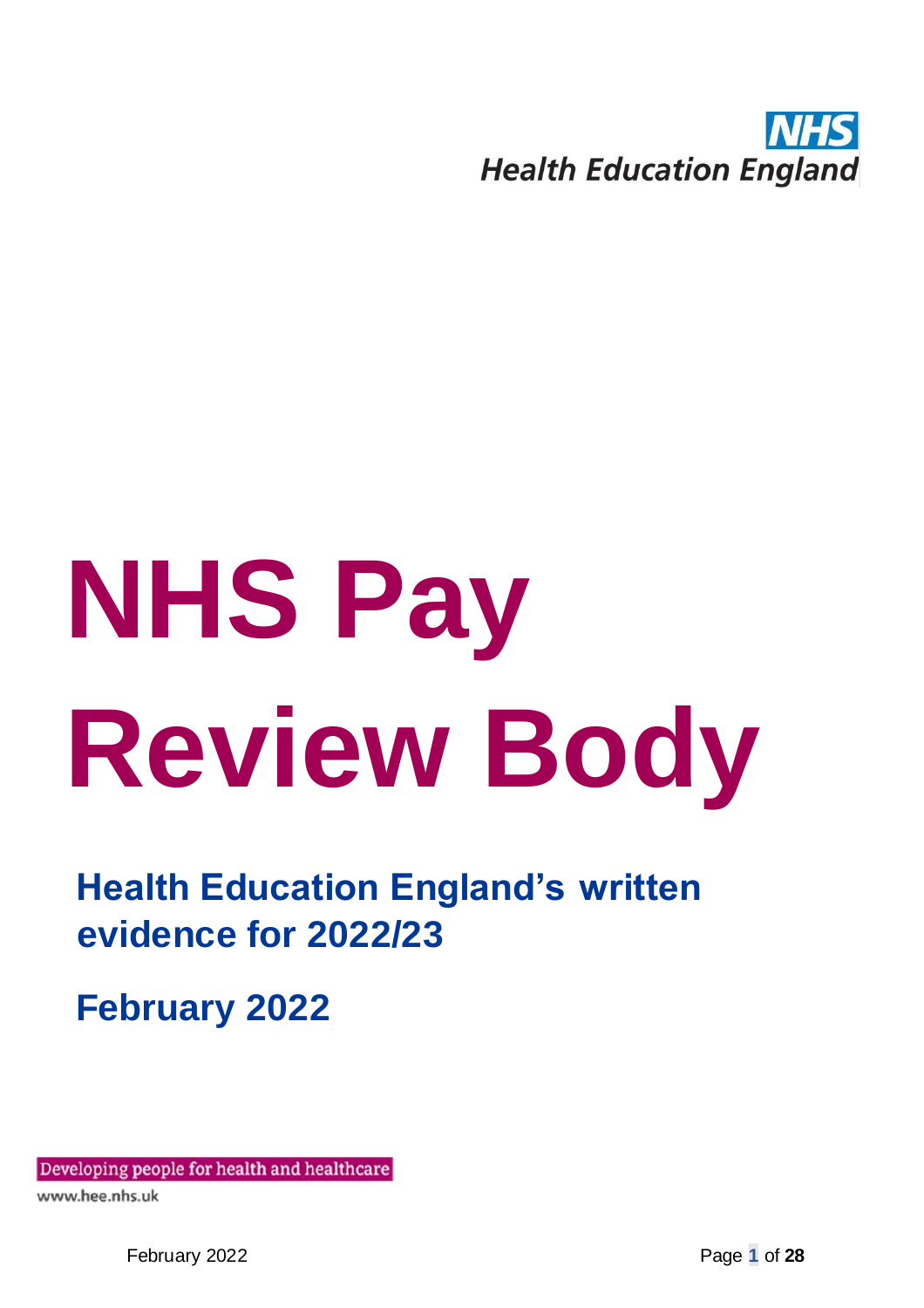**(LEAVE BLANK)**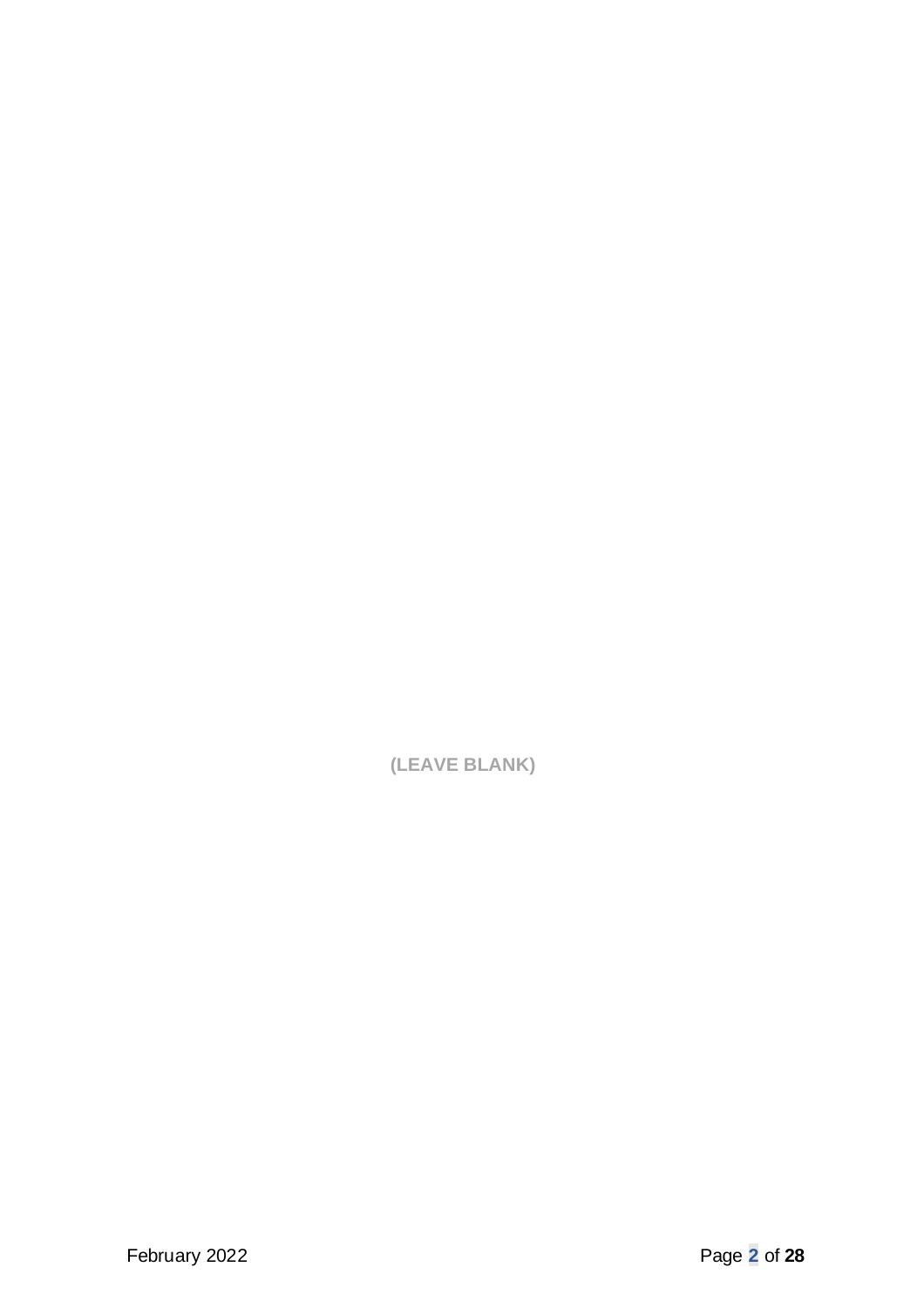# **1. Introduction**

- 1.1. Health Education England (HEE) welcomes the opportunity to submit evidence to The NHS Pay Review Body (NHS PRB) as part of its national process of gathering evidence from interested parties to inform the recommendations for 2022/23. HEE's evidence provides an update on key areas of responsibility.
- 1.2. Our evidence has been provided in the light of the broad strategy outlined in the [NHS Long Term Plan](https://www.longtermplan.nhs.uk/online-version/) an[d](https://www.england.nhs.uk/ournhspeople/) *[We are the NHS: People Plan for 2020/21](https://www.england.nhs.uk/ournhspeople/)*[.](https://www.england.nhs.uk/ournhspeople/)

# **2. Health Education England**

- 2.1. HEE was created by the NHS reforms in 2012, which abolished Strategic Health Authorities (SHAs) and Primary Care Trusts (PCTs). The functions of these organisations were given to new bodies including the NHS Commissioning Board, Clinical Commissioning Groups, The Trust Development Authority, and to HEE. HEE was originally created as a Special Health Authority in 2013 and was formalised by the Care Act 2014 as a statutory Arm's Length Body of the Department of Health and Social Care.
- 2.2 HEE is the NHS body that works with others to plan, educate and train the health workforce. To deliver this purpose, HEE:
	- seeks out, invests in and quality assures the best education and training for trainees, new roles and current professionals; intervening where quality, environment or supply are not meeting the needs of learners or the NHS;
	- ensures new evidence-based science, digital technology, skills and knowledge enhance both individual staff and multi-professional teams;
	- co-operates and collaborates with partners across health and education, respecting each other's roles, expertise and responsibilities. HEE brings workforce data, intelligence and analysis, policy proposals, practical transformation and development tools and resources, both financial and people, to shared issues.
- 2.3 HEE has identified its core roles as:
	- Workforce design and analysis
	- Medical and Dental education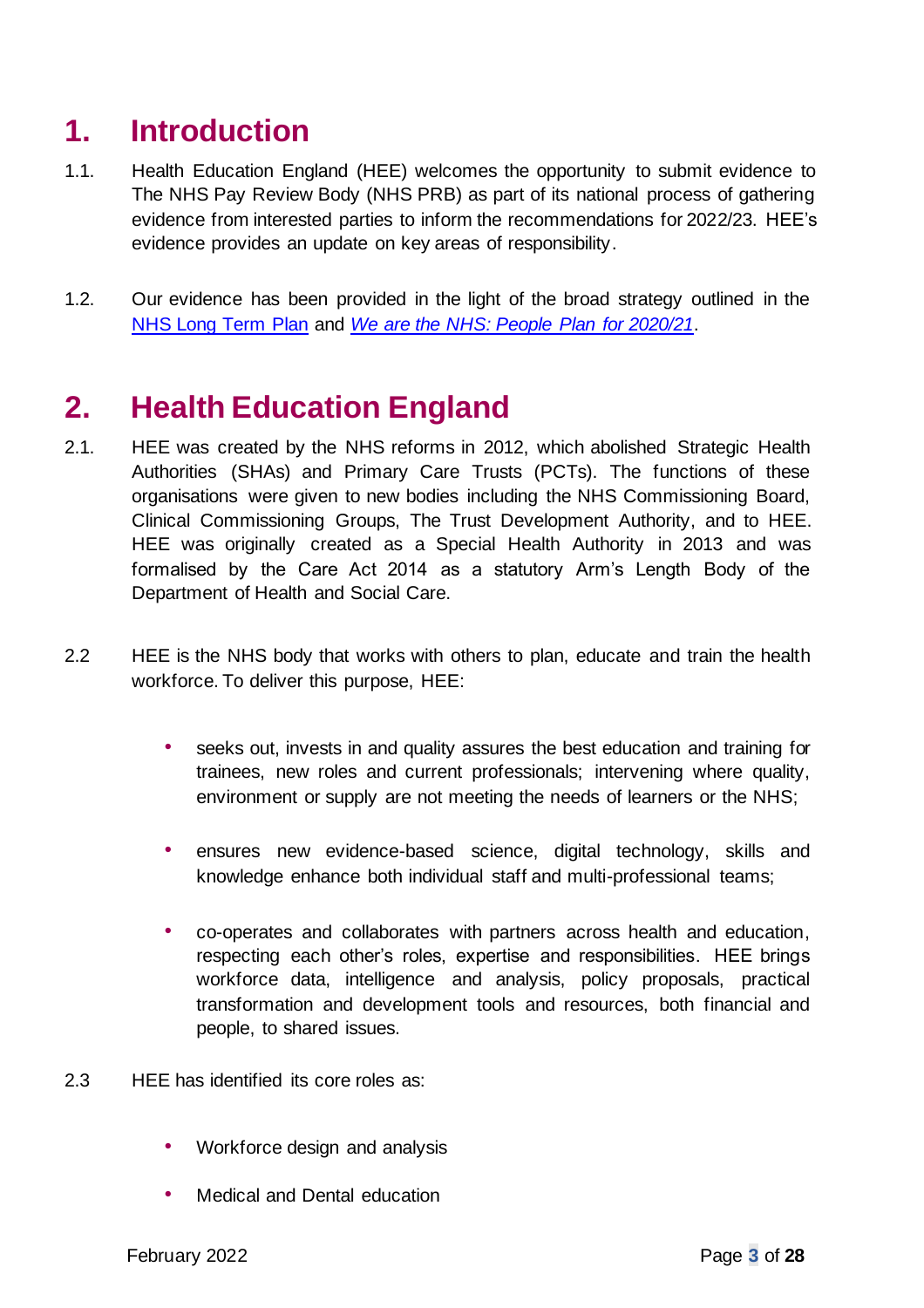- Clinical education and training
- Quality of education and training
- Workforce transformation and skills development
- Developing global partnerships
- 2.4 While HEE will continue to deliver its statutory responsibilities to secure sufficient and high-quality education and training for the NHS workforce, HEE recognises the importance of working collaboratively with the Department of Health and Social Care (DHSC), NHS England and Improvement (NHSE/I), and other health system stakeholders to tackle the issues facing the NHS and its workforce as a whole. This view is shared by HEE's partners, who are committed to working together using the different levers each has available.
- 2.5 Similarly, there is mutual agreement that there must be better alignment of service, workforce, and financial planning at a national, regional, and local levels - in particular to support the delivery of the NHS Long Term Plan published in January 2019 and the People Plan for 2020/21 published in July 2020.
- 2.6 To reinforce the desire to work more collaboratively, HEE worked with NHSE/I to ensure HEE's mandate for 2021/22 aligned with national service plans, before it was finalised and published by the Department. Furthermore, the Government announced on 22 November 2021 an intention for Health Education England (HEE) and NHS England (NHSE) to come together to form a new organisation, subject to the passage of the necessary legislation. This is designed to create a stronger organisation that aligns workforce, financial and service planning with education and training, COVID-19 recovery, the People Plan, and a robust workforce reform programme for the benefit of patients and the public.

# **3. Service transformation, integration and productivity**

# **Clarity on where the lead responsibility for workforce planning sits under new models of care and what actions might be taken at national, regional and local level.**

3.1. While staff supply, through training, retention and recruitment from elsewhere is the most immediate issue facing the NHS, maximising impact of professions and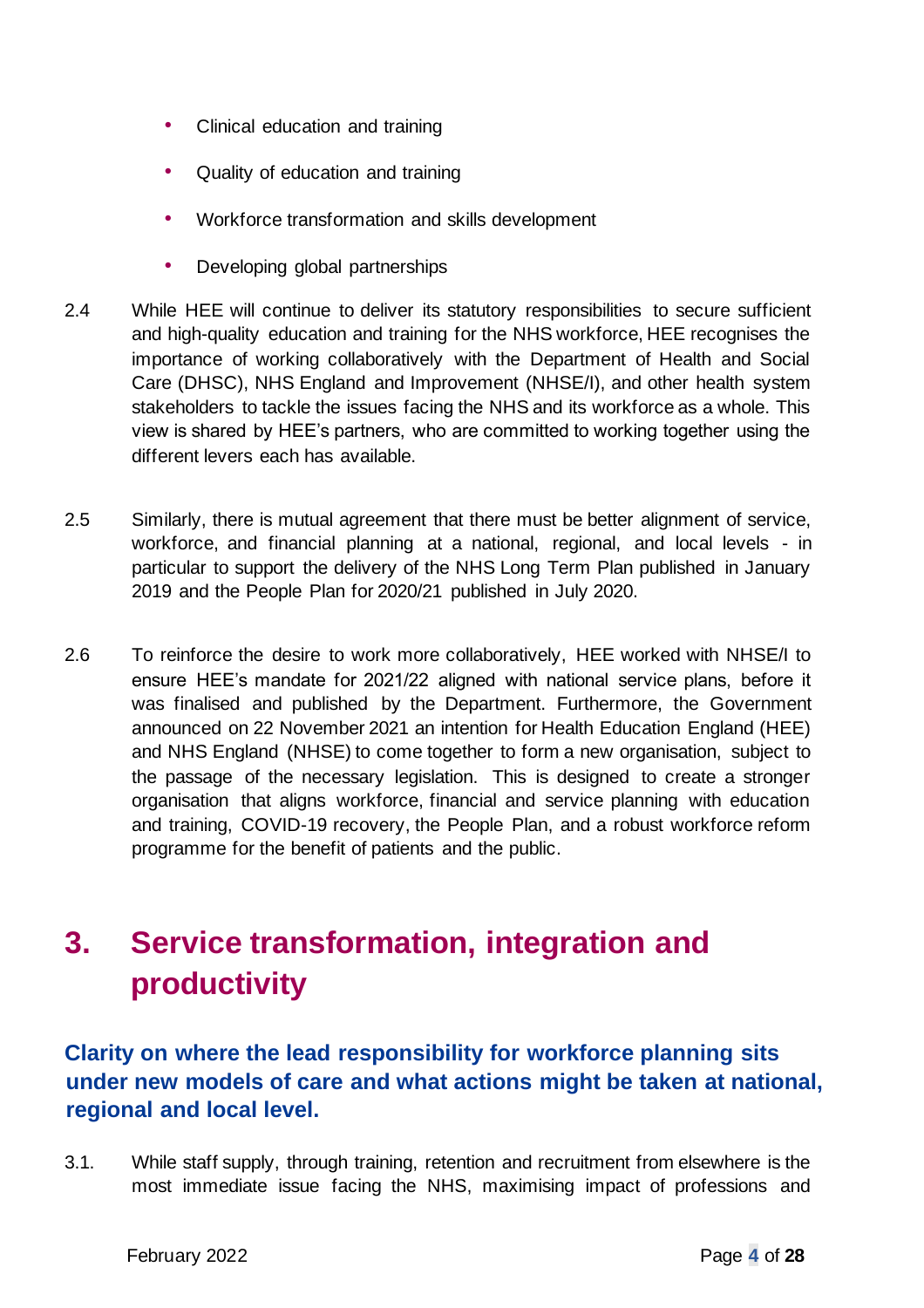support staff in teams, and workforce transformation (through the use of novel roles, team skills make up, and enhanced competencies) are also key issues for HEE to address. We are responsible for future workforce supply and are exploring all available routes (new graduates, staff returning to practice and staff joining from elsewhere, either overseas or non-NHS sectors, plus alternative routes to professions via apprentices and alternative modes of delivery) to better match supply and demand.

- 3.2. HEE supports NHSE/I in their responsibility for the current workforce, supporting initiatives such as better retention, return to practice after time out of the workforce and workforce transformation can also make a difference to the frontline quickly and effectively. This will require increased flexibility as local Integrated Care Systems (ICSs) develop new models of care in accordance with population need in their area. As a result, roles and places of work will evolve in line with changes to clinical practice and the shape of healthcare. HEE will agree principles that inform our developing relationship with ICSs in delivering recovery and developing resilience through our operating model in what is anticipated to be the transition year to ICSs becoming statutory bodies [\(Working together to improve health and social care](https://www.gov.uk/government/publications/working-together-to-improve-health-and-social-care-for-all) [for](https://www.gov.uk/government/publications/working-together-to-improve-health-and-social-care-for-all)  [all\).](https://www.gov.uk/government/publications/working-together-to-improve-health-and-social-care-for-all)
- 3.3. To coincide with the start of the 2022/23 financial year HEE will begin sharing statements that show the financial support it provides for education and training, and the corresponding activity delivered by providers, within each of the 42 ICS geographic footprints. The aim of this activity is to:
	- Increase transparency in educational funding flows; enabling ICS-level strategic discussions on HEE's investment including its alignment to ICS clinical strategy delivery and long-term service sustainability.
	- Inform the development of an Education and Training Plan for each ICS.
	- Enable, through the production of an ICS Education and Training Plan, engagement with HEE on the future investment of educational funds to support the right educational capacity and thus prioritise delivery.
	- Highlight any inequity of activity which will be underpinned by HEE's funding strategy and policy, including medical redistribution.
	- Alongside the production of HEE's Annual Funding Guide, standardising and providing clarity of payment rates.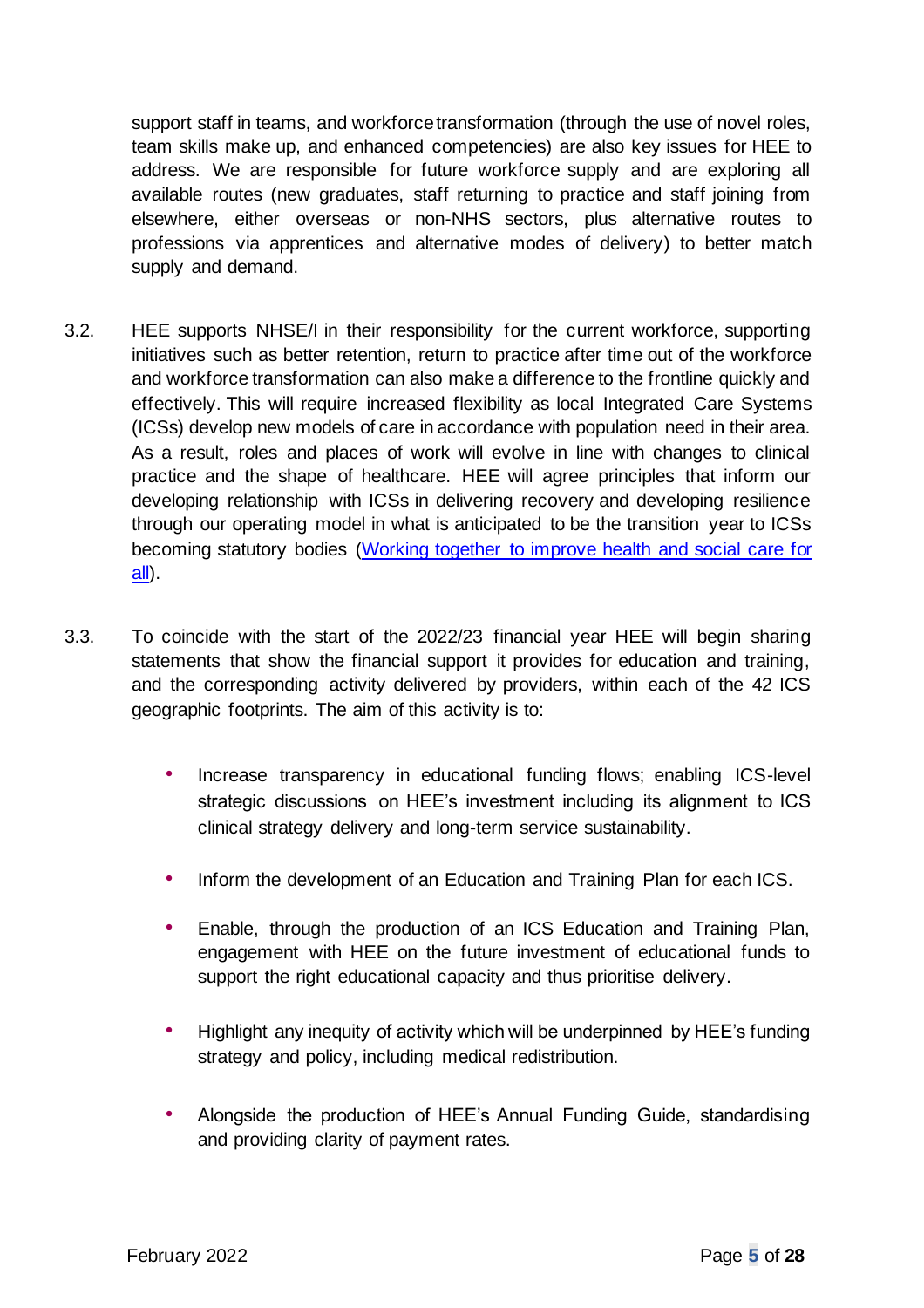- 3.4 This will become an annual publication process. The statements will initially focus on two funding pots: future workforce and workforce development funding.
- 3.5 Throughout the Covid-19 pandemic, Workforce Planning and Intelligence played a significant role in the response to COVID-19: applying available data and analytics in 'real-time', developing a range of tools aimed at supporting front-line services during the early stages of the pandemic. Critical care staffing models, combining clinical expertise with analytical know-how enabled assessment of beds and staff required, and consideration of working patterns and skills mix. These tools, constructed extremely rapidly, informed strategy and delivery plans. Analysis of data from HEEs Trainee Information System (TIS) and the NHS Electronic Staff Record (ESR) enabled identification of staff with 'airway 'management' competences, quantification of the depth of that competence, and intelligence on how recently these skills had been deployed. Other tools drew on ESR data to identify latent 'surge capacity'. Workforce Planning and Intelligence worked nationally and locally with education providers and NHS trusts to support the design and rapid delivery of a bespoke system to enable students to be deployed into the workforce and to extend placements at the height of the first wave. Latterly the tools have been repurposed to track the disruption this caused to training pathways, supporting remediation processes and enabling assessment of the impact remediation will have on the supply of new registrants in future.

# **Growth in the primary and community care, under multi-disciplinary teams, on attracting AfC staff from the acute sector.**

- 3.6 By the end of 2020/21, HEE will support the expansion of multidisciplinary teams in primary care, through the full roll out of primary care training hubs, to make sure there are enough people and leaders to create multidisciplinary teams that can respond to local population need.
- 3.7 We work collaboratively with NHS England and Improvement, the Royal College of GPs and the British Medical Association GPs committee on specific commitments to tackle workforce issues, including the government's commitment to deliver 50 million more appointments, 6,000 doctors and 26,000 more staff into general practice - alongside a range of other proposals.

# **4. Workforce strategies**

## **Facing the Facts, Shaping the Future**

4.1. A previous HEE submission to the NHS PRB set out the findings and recommendations of Facing the Facts, Shaping the Future; a whole national system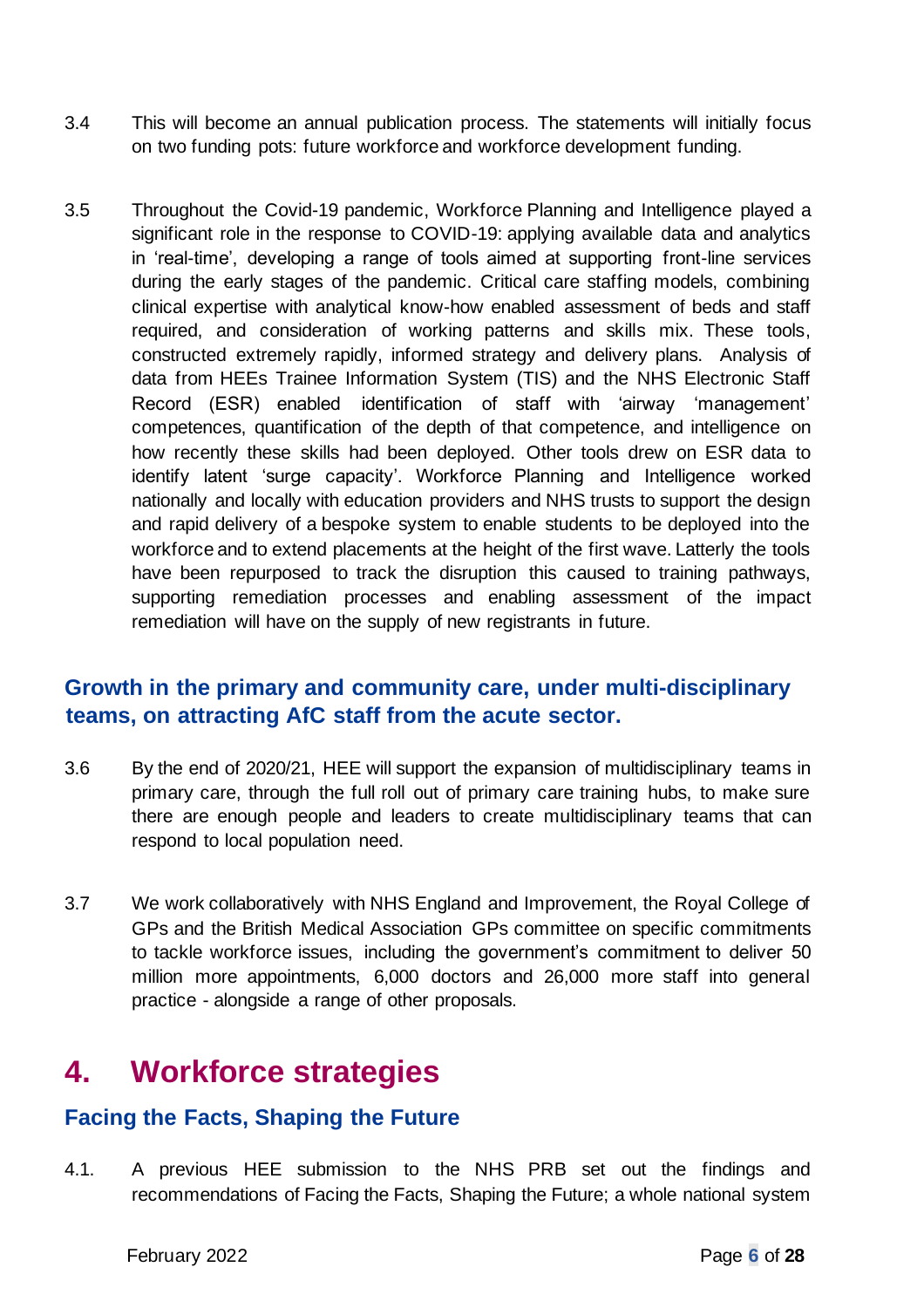consultation document, produced by HEE with content from NHS England, NHS Improvement, Public Health England, the Care Quality Commission, National Institute for Clinical Excellence and the Department of Health.

- 4.2. The draft strategy looked at the challenges faced by the health and care system, charting the growth in the NHS workforce over the previous five years while also setting out the critical workforce challenges that will be faced over the next decade The NHS needs radical action to improve working conditions, boost training and retention and become a 'model employer' for staff.
- 4.3. Facing the Facts, Shaping the Future was published in December 2017.

## **We Are the NHS: People Plan 2020/21**

- 4.4. To ensure the NHS has the workforce it needs to deliver the service ambitions for patients set out in the Long-Term Plan, HEE and NHSE/I worked together to lead the development of the NHS People Plan, with a continued focus on:
	- make the NHS the best place to work**,** improving staff experience and retention.
	- improve the leadership culture, with an emphasis on compassionate, inclusive and collaborative leadership behaviours.
	- transform and grow the workforce ('more staff, working differently') in support of Long-Term Plan service priorities by:
		- i. releasing more time for care, supported by systematic use of digital technology.
		- ii. supporting and enabling workforce redesign through better use of clinical and non-clinical roles to support registered professions, extended and advanced roles, and helping established professions work in multidisciplinary teams across different settings including primary care.
		- iii. safely redeploying existing staff and deploying returning staff, using guidance developed in response to COVID-19 by NHS England and NHS Improvement and key partners, alongside HEE's Workforce Transformation tools and approaches which includes the STAR methodology, a tool used to achieve better definition of workforce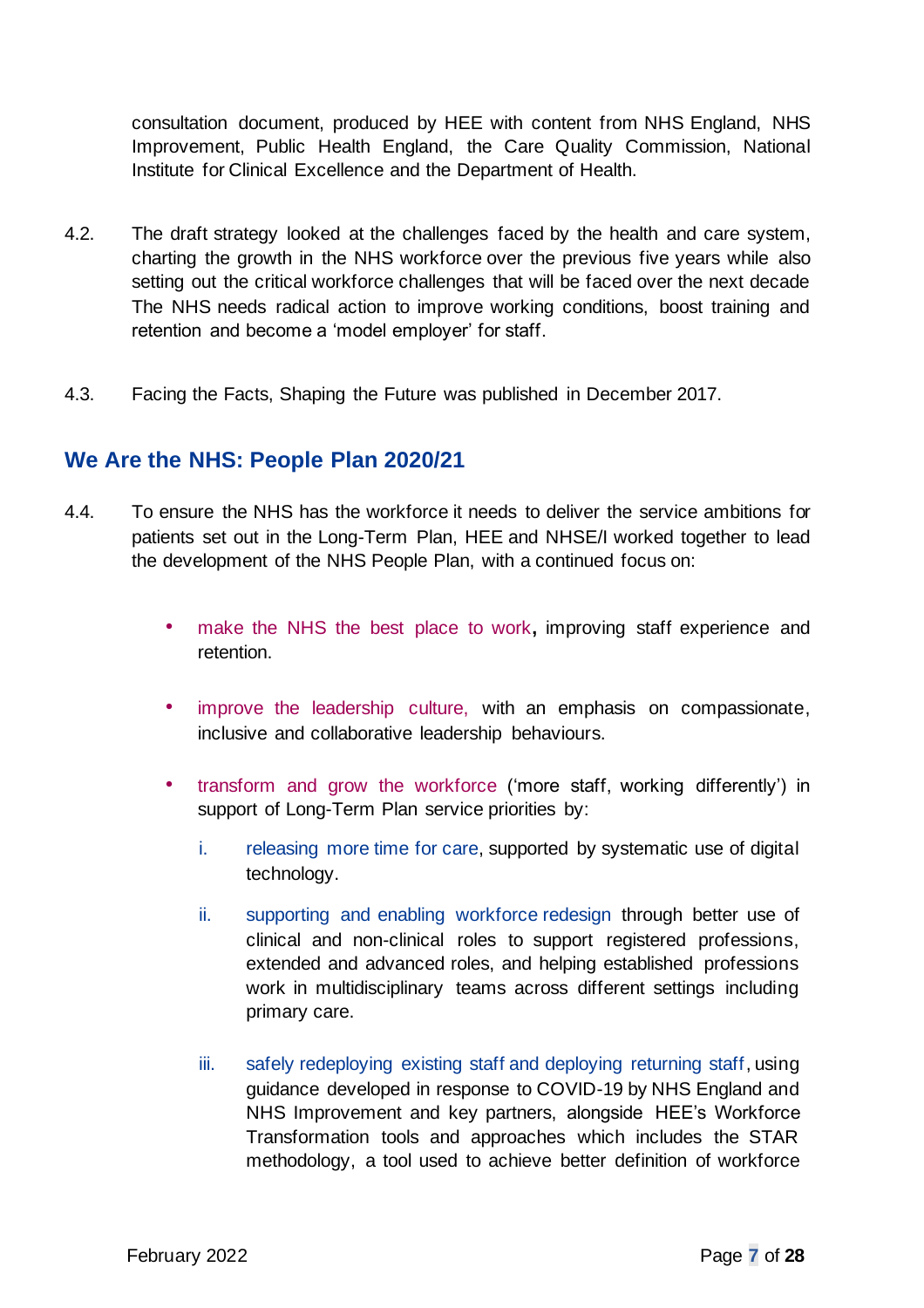challenges, priorities and solutions and structures workforce redesign interventions by profession, pathway and place.

- iv. delivering training to support a systematic approach to workforce redesign to help create robust workforce transformation plans on the ground. This training includes theoretical and practical elements to ensure attendees are equipped with the knowledge and understanding of the methodology to put it into practice in support of ICS workforce redesign activity.
- v. growing the future workforce and reforming education and training to ensure the right number and mix of staff – with the right skills  $$ able to join our workforce in the short, medium and longer term.
- vi. implement a new operating model for workforce issues, with a much stronger role for integrated care systems.
- 4.5. Key HEE actions within the NHS People Plan include:
	- Enabling over 1200 peer-support workers to join the mental health workforce, equipping more than 200 peer support workers to become peer support worker supervisors.
	- Expanding education and training posts for the future workforce that includes providing mental health practitioners (mental health/learning disability nurses, occupational therapists, social workers and clinical psychologists) with access to Mental Health Law learning opportunities in supplement of the prerequisite portfolio of experiential learning to enable them function as Responsible Clinicians. 50 community-based specialist mental health pharmacists upskilled to deliver medicines optimisation for people living with a severe mental health condition and co-existing physical health morbidities, 2926 Adult IAPT practitioners, 245 Psychological Wellbeing Practitioners, 300 CYP IAPT Practitioners and upskilling to enable increased Advanced Clinical Practitioner capacity.
	- Increasing the number of training places for clinical psychology and child and adolescent psychotherapy by 25% (total of 734 starting training in 2020/21).
	- Investing in measures to expand psychiatry starting with an additional 17 core psychiatry training programmes in hard to recruit areas in 2020/21.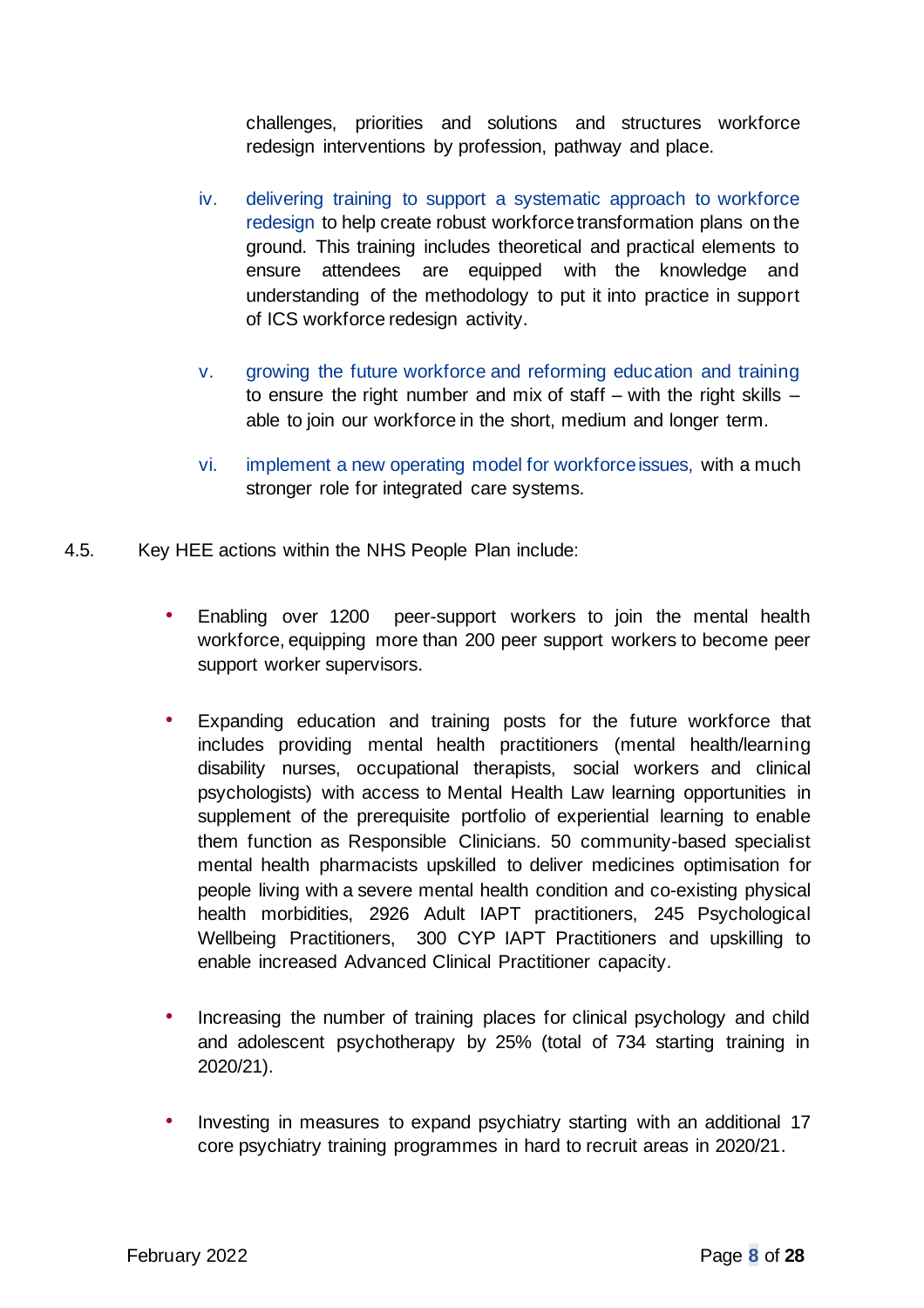- Training of 400 clinical endoscopists and 450 reporting radiographers. Training grants are being offered for 350 nurses to become cancer nurse specialists and chemotherapy nurses, training 58 biomedical scientists, developing an advanced clinical practice qualification in oncology, and extending cancer support-worker training.
- Investing in an extra 250 foundation year 2 posts, to enable the doctors filling them to support the pipeline into psychiatry, general practice and other priority areas – notably, cancer, with clinical radiology, oncology and histopathology.
- Working with universities to support an increase of over 5000 undergraduate places from September 2020 in nursing, midwifery, allied health professions and dental therapy and hygienist courses.

### **50,000 more nurses by 2024**

- 4.6 As part of its manifesto pledges, the government committed to growing the registered nursing workforce by 50,000 by March 2024. HEE leads on the expansion for domestic supply routes which include:
	- Increasing undergraduate supply
	- Expansion of the post graduate pre-registration entry to nursing
	- Encouraging those who have left the NMC register to Return to Practice
	- Growth in those entering nursing via the apprentice route
	- Reducing attrition from pre-registration programmes.
- 4.7 The undergraduate nursing supply programmes focus aims is to ensure sustained growth through the undergraduate route. Key delivery areas of this workstream are, improving alignment between Higher Education Providers (HEIs) and NHS providers to secure education capacity, supported by a continued focus on increasing applications.
- 4.8 Postgraduate preregistration enables Nursing and Midwifery Council (NMC) registration within two years, providing an accelerated and cost-effective route to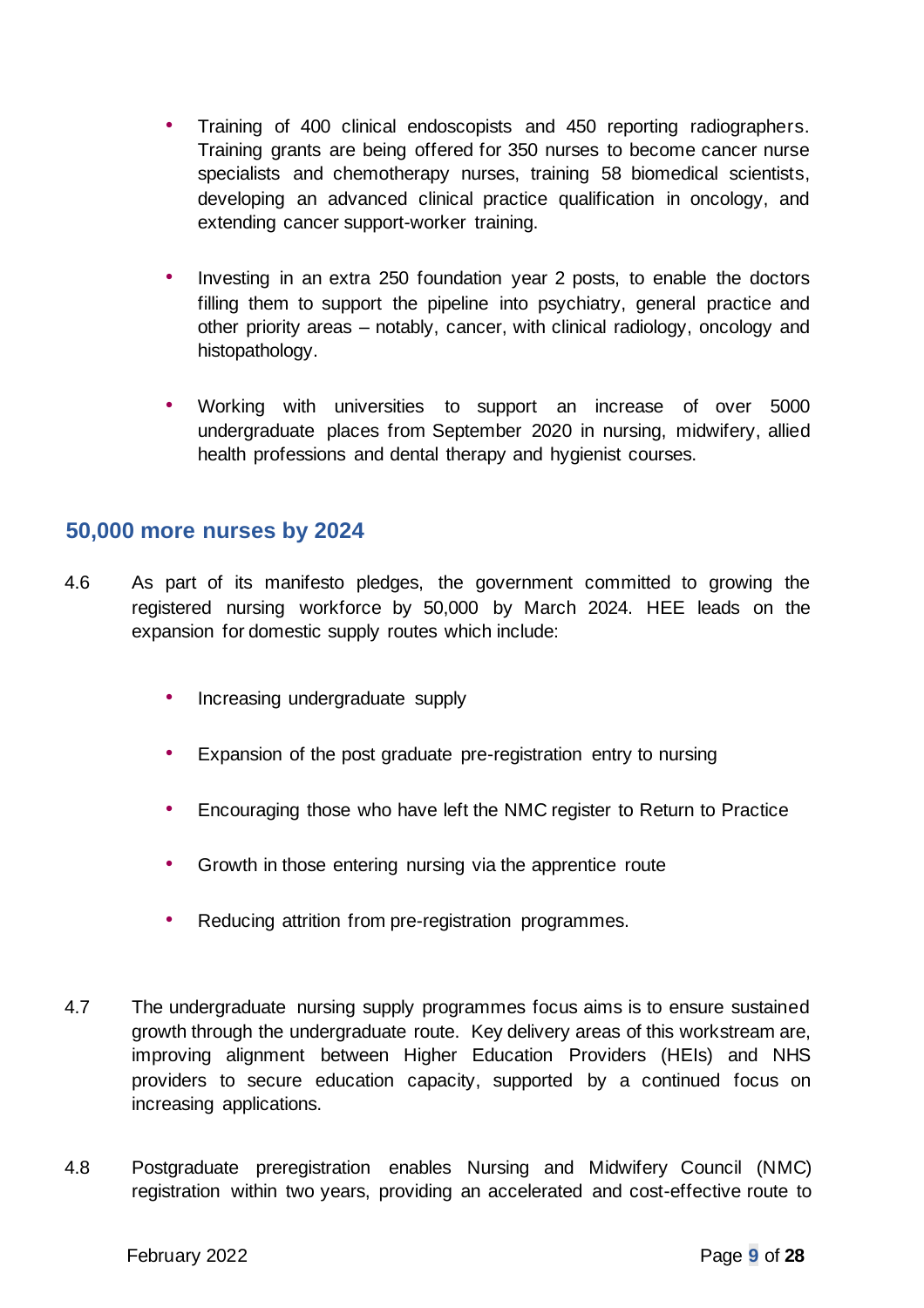registered nursing when compared with undergraduate study or apprenticeships. Prospective applicants will have proven academic ability, may be more resilient and independent and will be more likely to commit to and progress in the nursing profession. Key delivery areas include, raising the profile of the postgraduate route, including those looking to change career direction or completing a degree programme and ready to step directly onto nursing programme and working with HEIs to explore broadening their acceptance criteria, including potential students with non-traditional first degrees or prior practice experience.

- 4.9 Nursing degree apprenticeships are available in all four fields of nursing. The apprenticeship programme supports the uptake of two routes to a registered nurse, the nurse degree apprenticeship and the nursing Associate/Associate Practitioner to registered nurse, who can APEL on to the final 18 to 24 months of a nursing degree apprenticeship.
- 4.10 Return to practice programme enables people with nursing experience who are no longer on the NMC register to return to practice. This route can result in registered nurses returning to employment in comparatively short time. The return routes include HEI lead programmes, employer lead programmes, Test of Competence (with the appropriate number of practice hours). In response to COVID-19 pandemic, a temporary register was established for returners. The return to practice programme is working to identify and support returners to move from the temporary to permanent register via the appropriate route.
- 4.11 Alongside these programmes, to widen access and increase applications to nursing programmes, the preregistration nursing attrition programme (supported by RePAIR) implements and drives actions to reduce attrition and maximise outputs from these programmes and into the workforce.

# **5. Supply and recruitment of Agenda for Change (AfC) Staff**

### **Covid-19, impact and future supply of AfC staff**

5.1. The Registered Nursing profession has evolved and continues to do so with the breadth and depth of the knowledge, learning, experience, skills, responsibilities, effort, and working conditions required to fulfil a nursing role having changed significantly. Nursing is an all-degree profession, in recognition of the increased autonomy, critical thinking and enhanced clinical and leadership capabilities required in contemporary nursing roles. Registered Nurses are the keystone of a modern clinical workforce. To undertake the responsibilities expected of them in today's NHS, they operate in a more analytical and autonomous manner, must be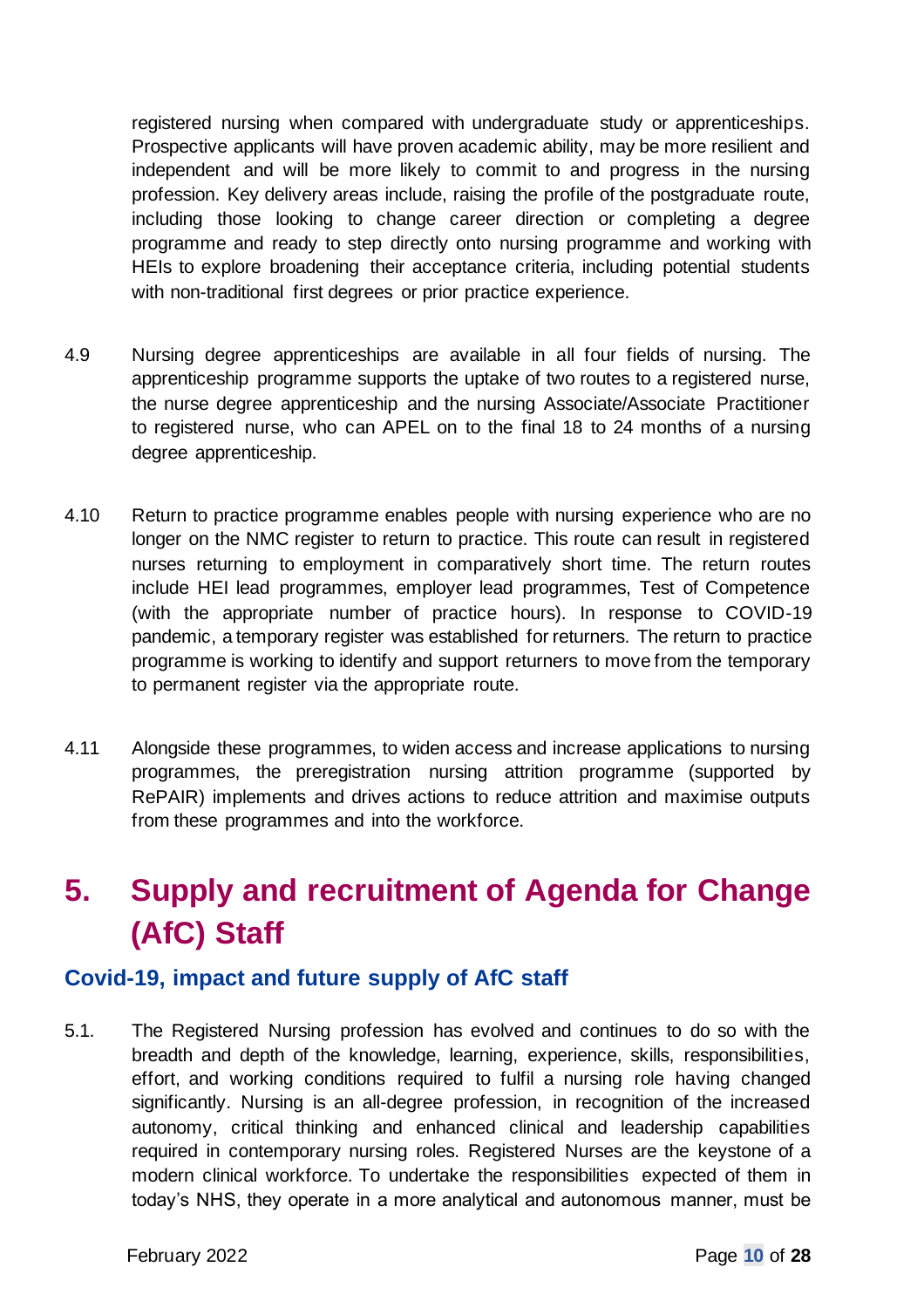confident in the decision-making skills required to make high-level judgements, need extensive knowledge and experience, and carry out work that demands increasingly advanced levels of practice and clinical knowledge.

- 5.2 HEE would encourage the parties to consider whether the Agenda for Change system accurately reflects the relative job weight of the realities, complexities and development trajectories of nursing as a modern graduate profession to best enable the recruitment, retention and motivation of Registered Nurses in the short and medium term.
- 5.3 There is a welcome focus on staff training, learning and development in national workforce plans, which is another important part of total reward and was also a focus of the three-year deal, of which we are now in the final year. There has been an understandable but significant pause in training, learning and development activity for students and staff during the pandemic. HEE have provided financial support in the context of COVID-19, including extra funding for simulated learning and development of skills of knowledge for example among critical care nurses. We will work with university and provider partners to enable training, learning and development to be brought back on track.
- 5.4 Interest in health and care careers soared during the pandemic, with a huge surge in visitors to the NHS Health Careers website seeking information about scores of different roles. Record numbers of students applied to begin nursing courses at English universities in 2021. Data suggests that more people are not only looking for an NHS career, but looking to find one that matches their skills and interests. The number of people completing the 'Find your Career' tool on the website increased by 150 per cent in the last two months compared with the same period in 2020.
- 5.5 Interest in working in mental health has also increased since the start of the year, with a 133 per cent rise in people seeking information about the psychological professions.
- 5.6 Among the roles attracting increased inquiries are those of clinical psychologist, child well-being practitioner and high-intensity therapist.
- 5.7 Non-clinical roles in NHS management and health informatics, which includes IT and library and knowledge management roles, have also seen surges in interest since the start of this year, while interest in working for NHS 111 has risen by a very sizeable 43 per cent.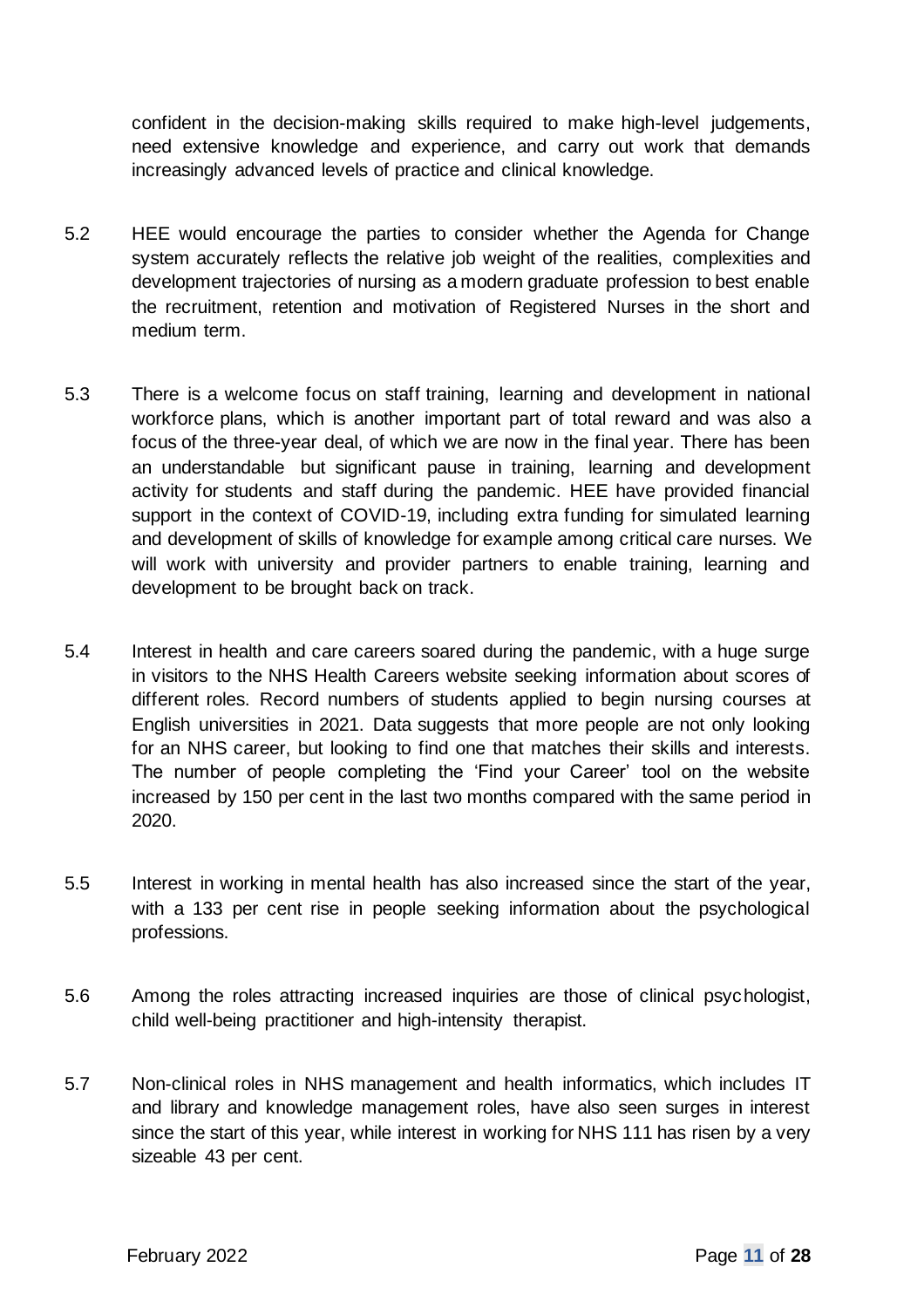- 5.8 HEE has produced guidance documents is aimed at providing information to all [nursing](https://www.hee.nhs.uk/covid-19/nursing-midwifery) [a](https://www.hee.nhs.uk/covid-19/nursing-midwifery)nd [AHP](https://www.hee.nhs.uk/covid-19/allied-health-professions) students in England as to what the system response to the Covid-19 pandemic means for them during this time. The guidance is focused on how students can support the health and care system during this time of emergency and how we will support their health and wellbeing and their education.
- 5.9 In March 2020, we asked those students who were able to opt into paid placements to support our health and care teams. Those paid placements came to an end over the summer as the new academic year commenced and the clinical need changed. Increasing rates of COVID-19 and the emergence of a new variant of the virus are placing additional strain on NHS services as we started the new year.
- 5.10 In early 2021 and following a request from the Secretary of State for Health and Social Care, the Nursing and Midwifery Council (NMC) introduced a set of emergency standards that enabled final year nursing students (not including those in their final year of a two-year postgraduate diploma programme) to undertake up to 100 percent of their time in clinical practice while that standard remains in effect.
- 5.11 The NMC has also recognised that in some regions it may not be possible for first year students to remain in practice as normal and have therefore agreed to reinstate the emergency standard which allowed first years to complete their year in academic and online learning where their normal supernumary placements could not be supported.
- 5.12 In 2021 the emergency and recovery standards put in place were not mandated enabling each Approved Education Institution (university) in consultation with the placement providers to determine if the adoption was needed. We committed to minimising the disruption to student learning and as far as possible enabling students to continue with their study, graduate and join the workforce as a registered nurse.
- 5.13 Consequently, we worked with regulators, NHSEI and other agencies to review the impact of student deployment in Wave 1 and 2 and concluded that a third deployment during Wave 3 would pose significant risks to student and to the health care sector in regard to the onward supply trajectories for new qualified practitioners.

## **Nursing staffing levels**

5.14 The charts under section 5.19 illustrate the FTE number of nurses, health visitors and midwives ('nursing and midwifery') in the NHS in England, between December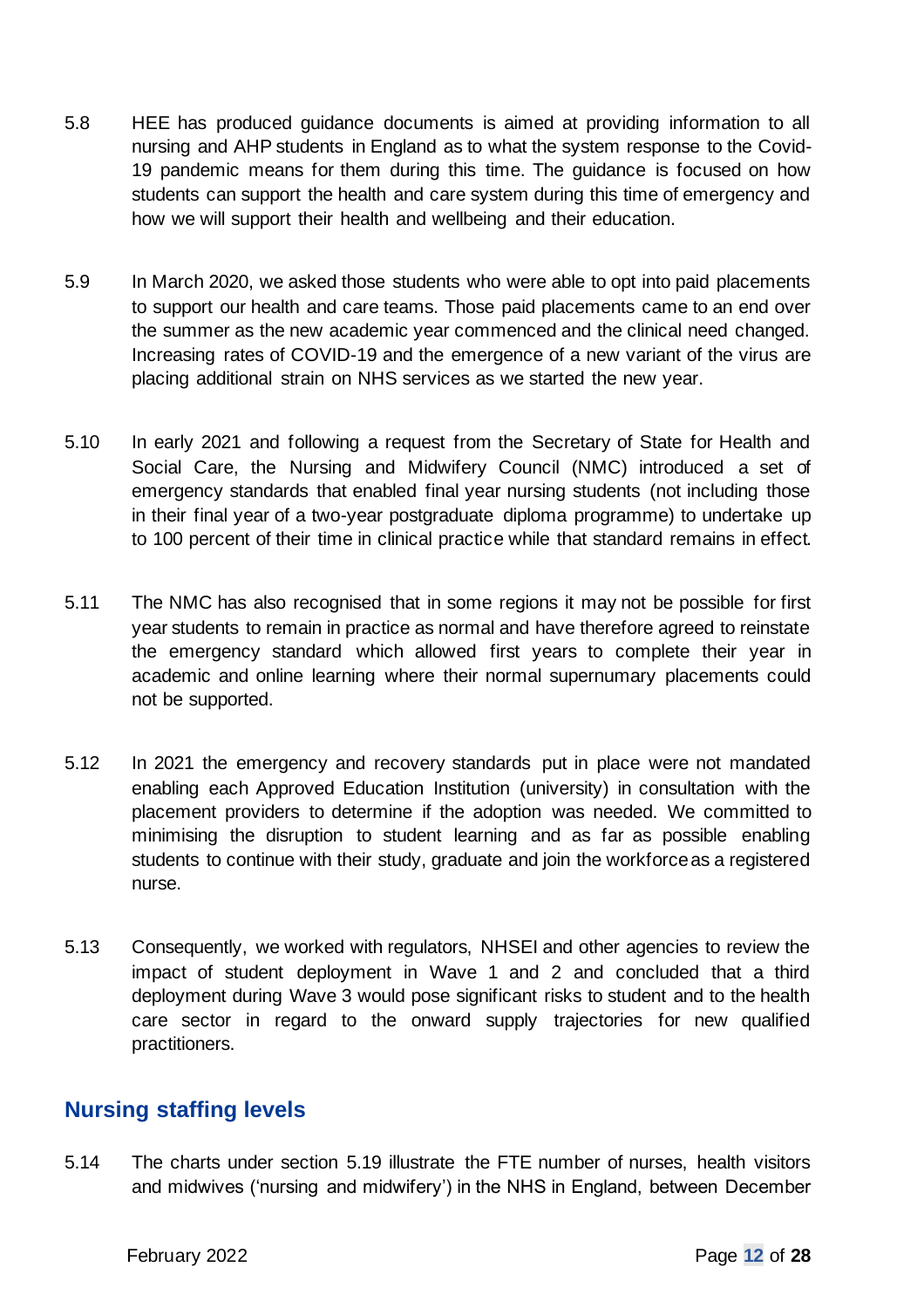2009 and December 2020. Overall, the number of staff in nursing and midwifery fell between 2010 and 2012, then grew between 2012 and 2016 and levelled out between 2016 and the first half of 2018. From August 2018 to September 2021, the number of staff working in nursing and midwifery increased by 10.8% (+3.4% per year). This represents an increase from approximately 303,100 FTE to approximately 335,700 FTE (32,600 FTE).

- 5.15 Groups within the nursing and health visitor and midwifery populations experienced different rates of growth between September 2011 and September 2021. Over the decade, there was growth in the number of:
	- Children's Nurses: 41% (+3.5% per year)
	- Adult Nurses: 22% (+2.0% per year)
	- Midwives: 10% (+1.0% per year).
- 5.16 However, over the same period there were falls in the number of:
	- Learning Disabilities/Difficulties Nurses: 34% (-4.0% per year)
	- Health Visitors: 20% (-2.1% per year)
	- Community Health Nurses: 6% (-0.6% per year)
	- Mental Health Nurses: 1% (-0.1% per year).
- 5.17 Since August 2018, the point at which nursing numbers started to grow, there has been marked variation in the rates of growth for different nursing and midwifery branches:
	- Adult Nurses: 14% (+4.3% per year)
	- Children's Nurses: 12% (+3.8% per year)
	- Mental Health Nurses: 9% (+2.8% per year)
	- Community Health Nurses: 8% (+2.5% per year)
	- Midwives: 3% (+0.8% per year).
- 5.18 However, there was a fall in the number of:
	- Health Visitors: 19% (-6.7% per year)
	- Learning Disabilities/Difficulties Nurses: 3% (-1.0% per year).
- 5.19 Numbers working in nursing and midwifery in September 2021, compared with the same period one year earlier, show an increase of 2.8%. Compared to September 2019 (pre-COVID-19), the difference is 7.2%. Over the last twelve months, there were increases in the numbers of: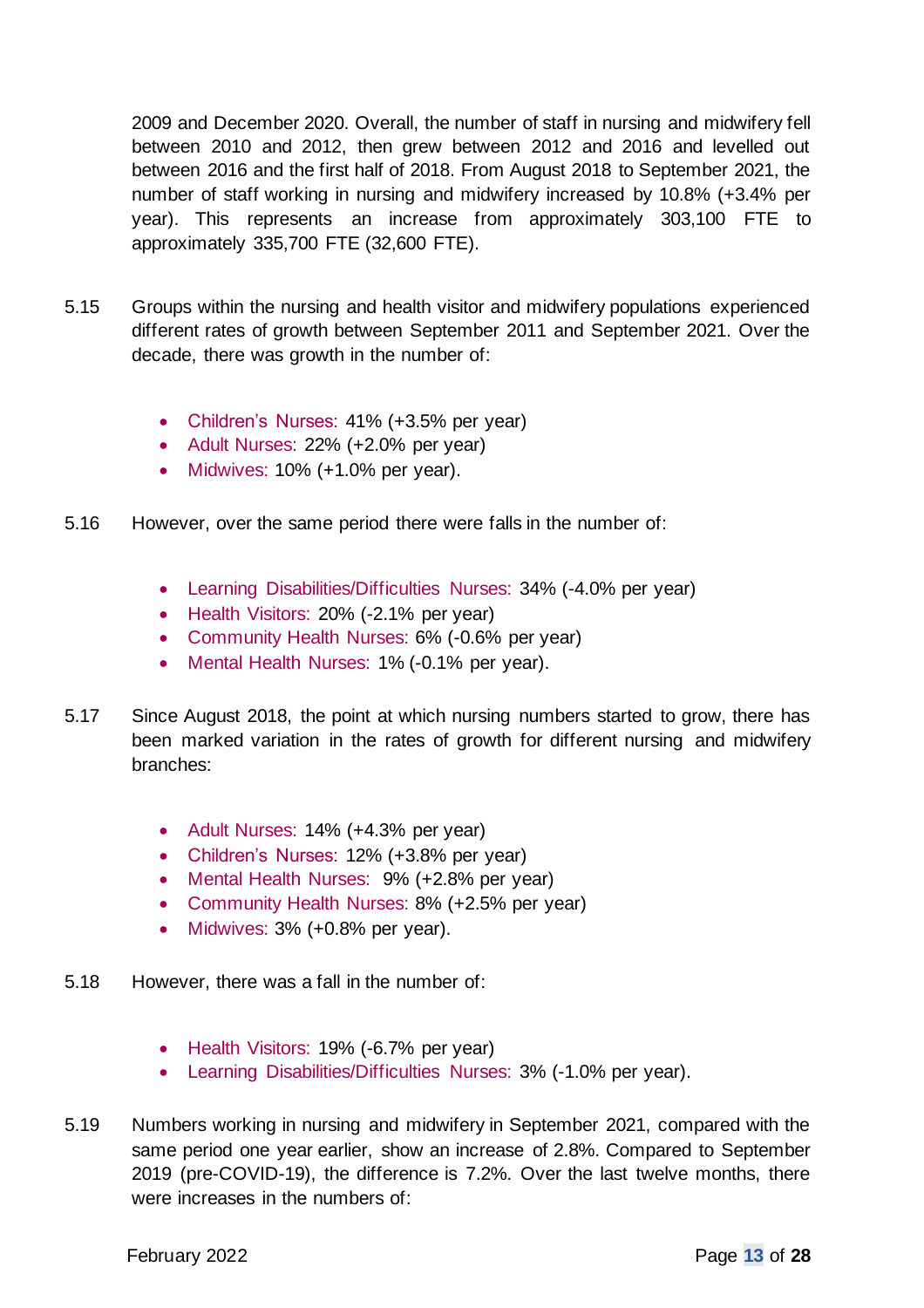- Adult Nurses: 4%
- Community Health Nurses: 3%
- Mental Health Nurses: 1%
- Children's Nurses: 1%
- 5.20 However, there were falls in the number of:
	- Midwives: 2%
	- Learning Disabilities/Difficulties Nurses: 4%
	- Health Visitors: 6%
- 5.21 The Government has set a target for 50,000 more nurses in England by March 2024. The latest data to September 2021, compared to September 2019, shows an increase of 23,004 FTE nurses working in NHS Hospital and Community Health Services over that period. This places the programme well on the way to meeting the target, although much remains to be done and there are significant risks and uncertainties.



#### **Nurses & Health Visitors**

**Nurses – adult**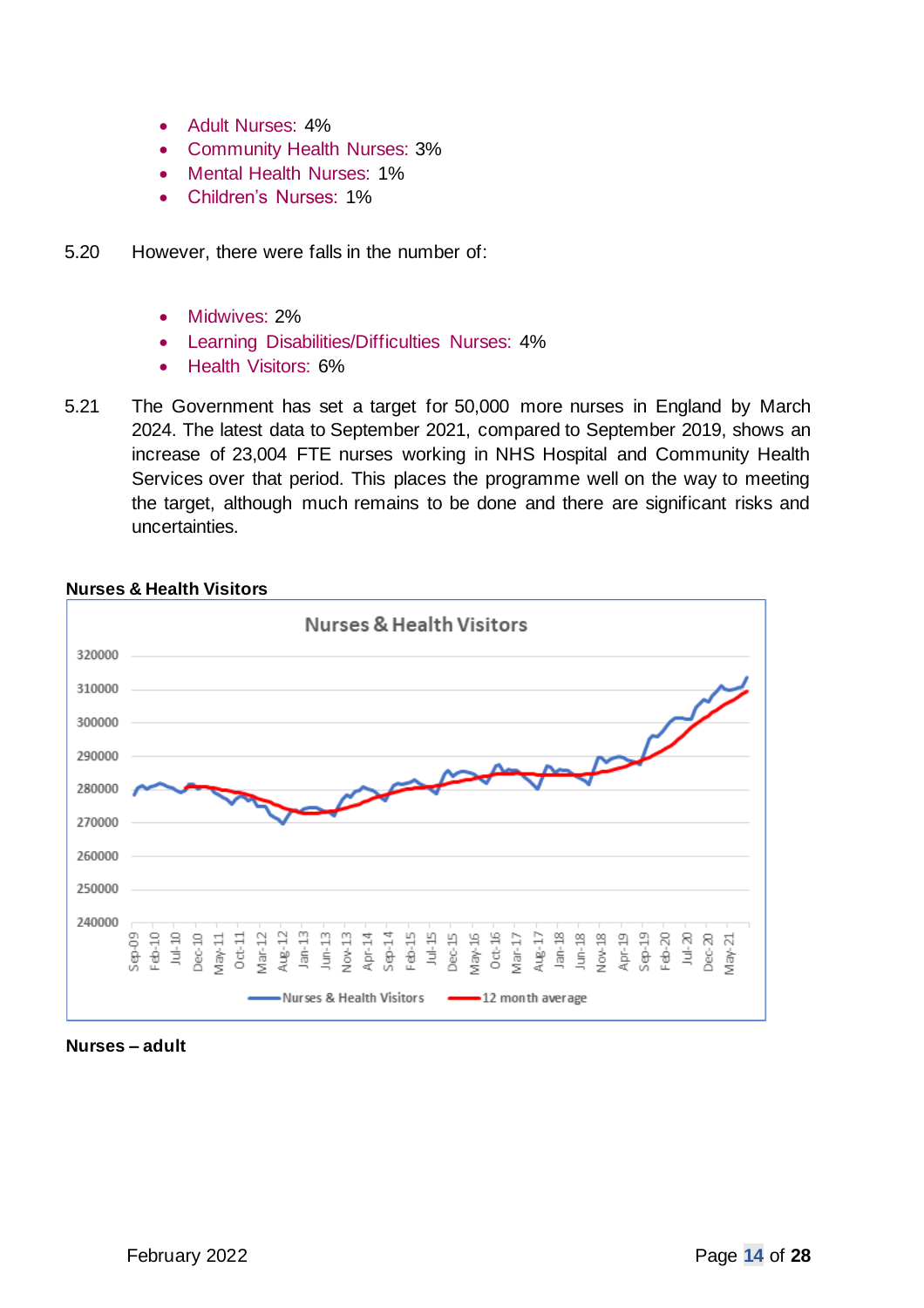





**Nurses – community health**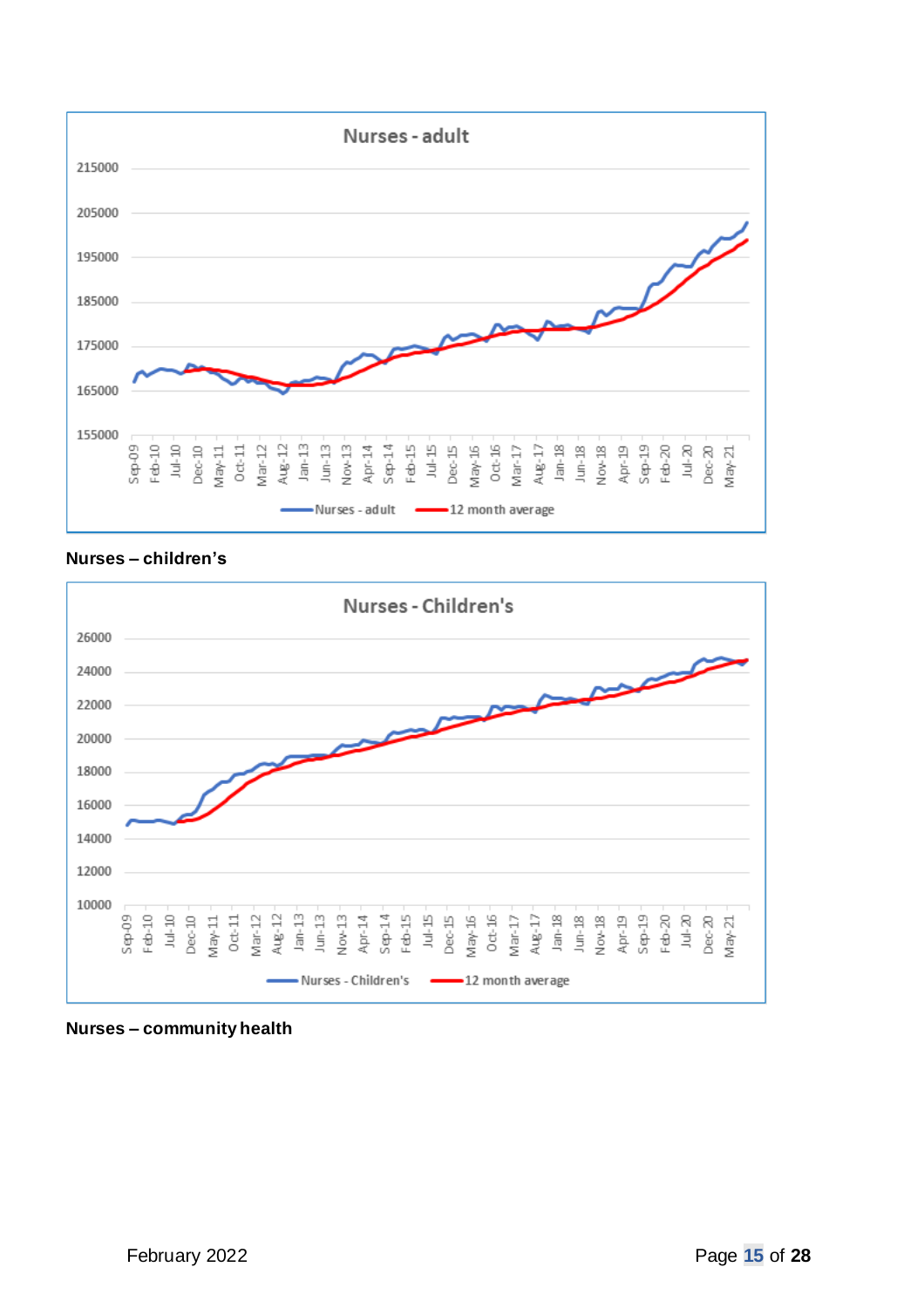

**Nurses – Learning Disabilities/Difficulties**



**Nurses – Mental Health**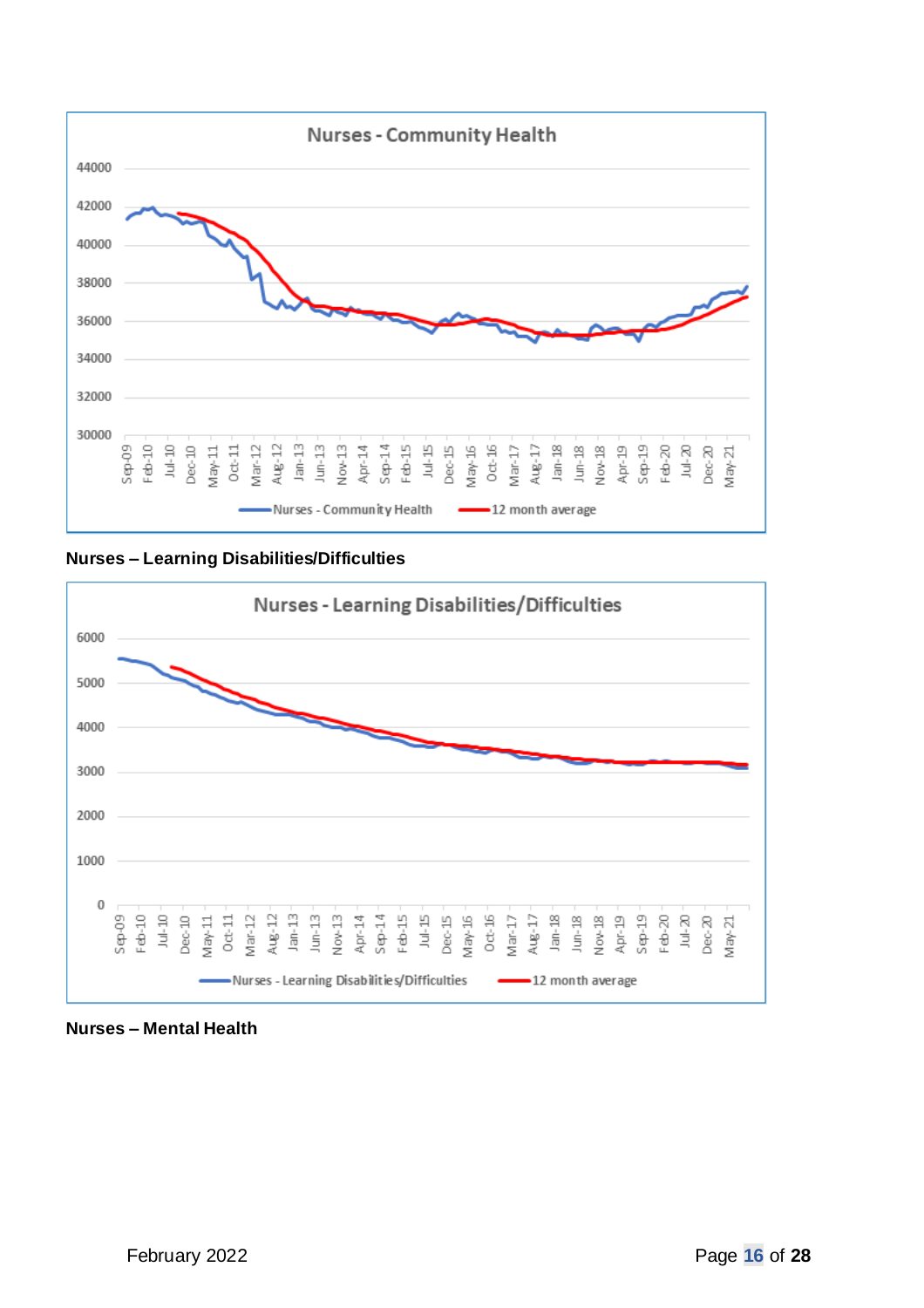

#### **Health Visitors**



#### **Midwives**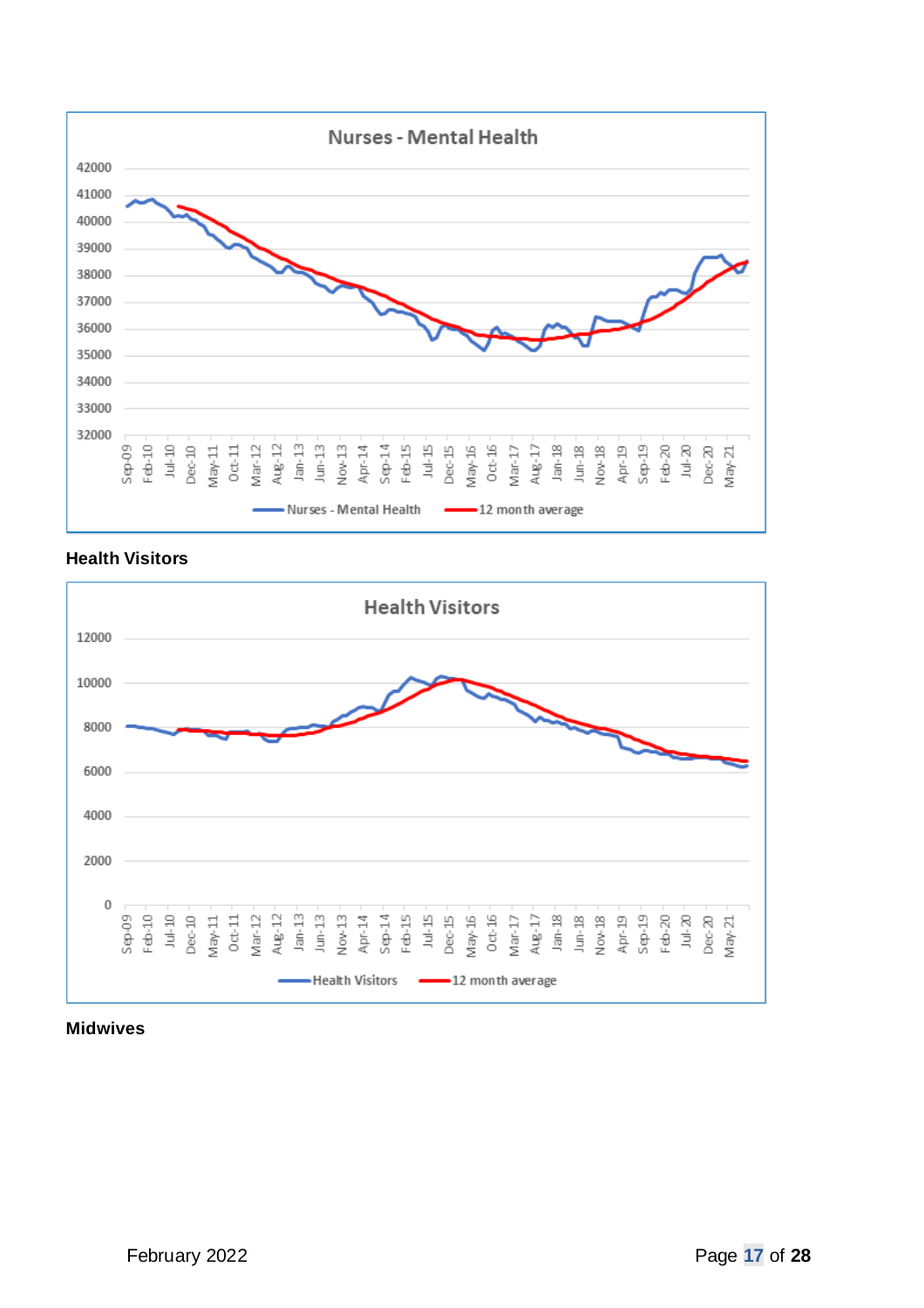

# **Routes into Nursing**

- 5.22 Currently, most people gain a nursing degree through full time study at university. While there are other routes to gain the qualification, all Registered Nurses must have a degree in nursing. The four fields of nursing are:
	- [adult nursing](https://www.healthcareers.nhs.uk/explore-roles/nursing/roles-nursing/adult-nurse)
	- [children's nursing](https://www.healthcareers.nhs.uk/explore-roles/nursing/roles-nursing/childrens-nurse)
	- [learning](https://www.healthcareers.nhs.uk/explore-roles/nursing/roles-nursing/learning-disability-nurse) [disability nursing](https://www.healthcareers.nhs.uk/explore-roles/nursing/roles-nursing/learning-disability-nurse)
	- [mental health nursing](https://www.healthcareers.nhs.uk/explore-roles/nursing/roles-nursing/mental-health-nurse)
- 5.23 As at 29 January 2021– the deadline to start degrees this autumn a total of 60,130 people across the UK had applied for nursing courses, up 32 per cent on last year. The figure is even higher for applications to English universities, at 34 per cent with a total of 48,830 applicants, according to the figures from the university admissions service UCAS. Applications have risen for the third year running and have soared across every age group.
- 5.24 [Latest figures for England from UCAS](https://www.ucas.com/next-steps-who-are-future-nurses?hash=ZlHV4VFctNT5WdPg4V1yq45O7rXDGjcnHZDmv-KjIxE) show the number of new starters on degree courses to study mental health and learning disability nursing also rose by nearly a third last year, at 31 per cent.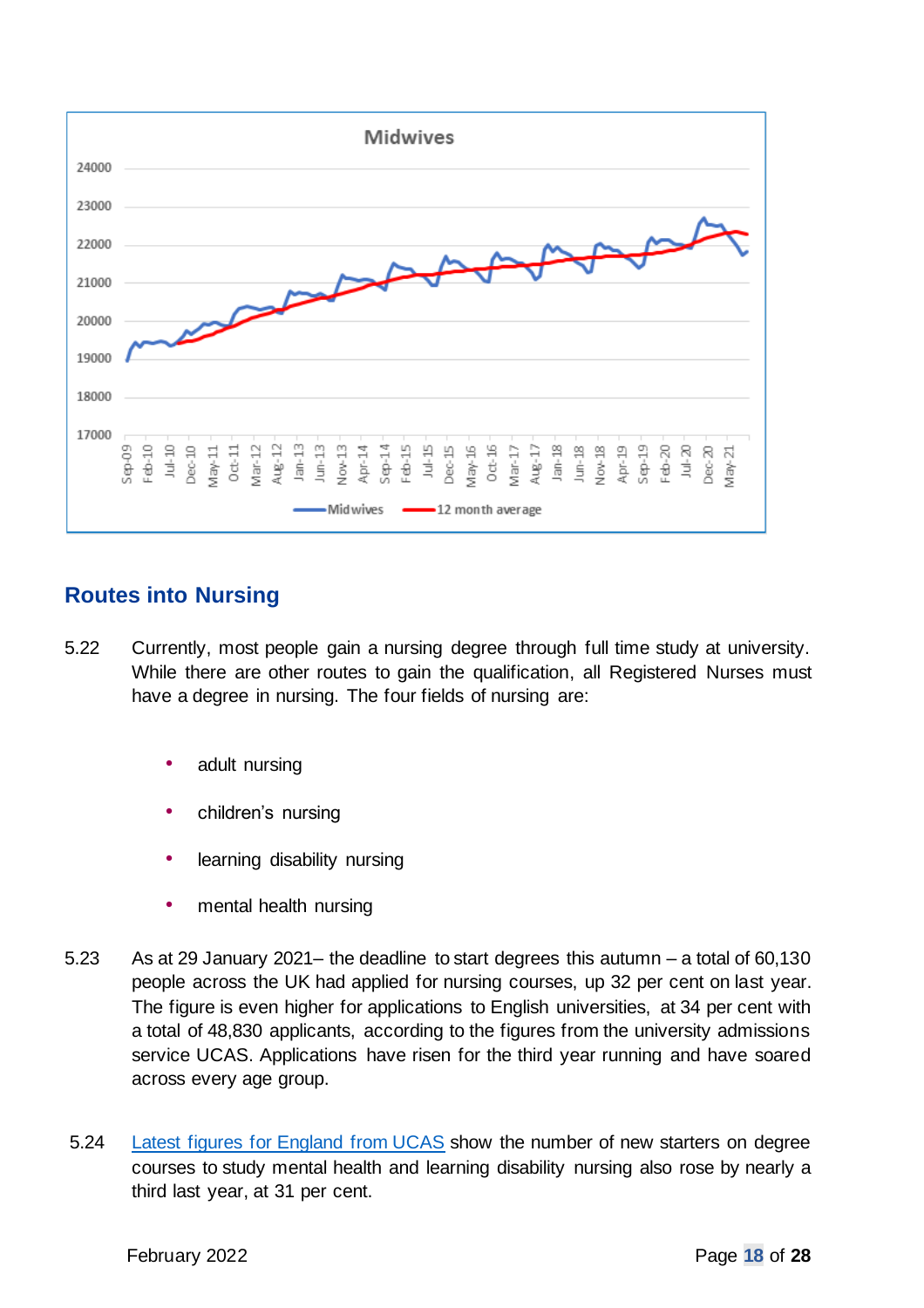# **Blended Learning Nursing Degrees**

- 5.25 The Blended Learning Nursing Degree provides a flexible way to fit study around work and life, using mainly digital technologies, but still including practical, handson experience.
- 5.26 Working with seven universities and advisory partner-organisations, Health Education England has developed the programme which opens up the profession to a much wider group of people who have the skills and aptitude to nurse, but whose current situation doesn't allow them to study in the traditional way. This may be due to caring commitments, physical access or other barriers to study that a blended approach will support.
- 5.27 This is a significantly different offer in nursing education that will support the growth of a qualitatively different expert and professional nurse workforce suited to the demands of care and service now and in the future.
- 5.28 It will give trainee nurses easy access to new and emerging technologies and will help them and their employing trusts meet the requirement for strong digital capabilities. It will also give the NHS access to a twenty-first century workforce that is agile and enthusiastic about change. This ambitious programme will commission education providers to:
	- Fully exploit digital technologies to deliver fully interactive and integrated programmes including immersive technologies like Virtual and Augmented Reality.
	- Provide a technological infrastructure framework that enables student-led provision, online communities of practice leading to development of engaged and self -directed learners with strong digital capabilities.
	- Develop flexible, adaptable, resilient, curious, collaborative learners and professionals.
	- Attract greater numbers and a more diverse student population into the health profession.
- 5.29 This innovative approach is designed to help grow the nursing workforce, as set out in NHS Long Term Plan, and the first students began to apply from September 2020 for courses starting January – March 2021. This five-year contract with the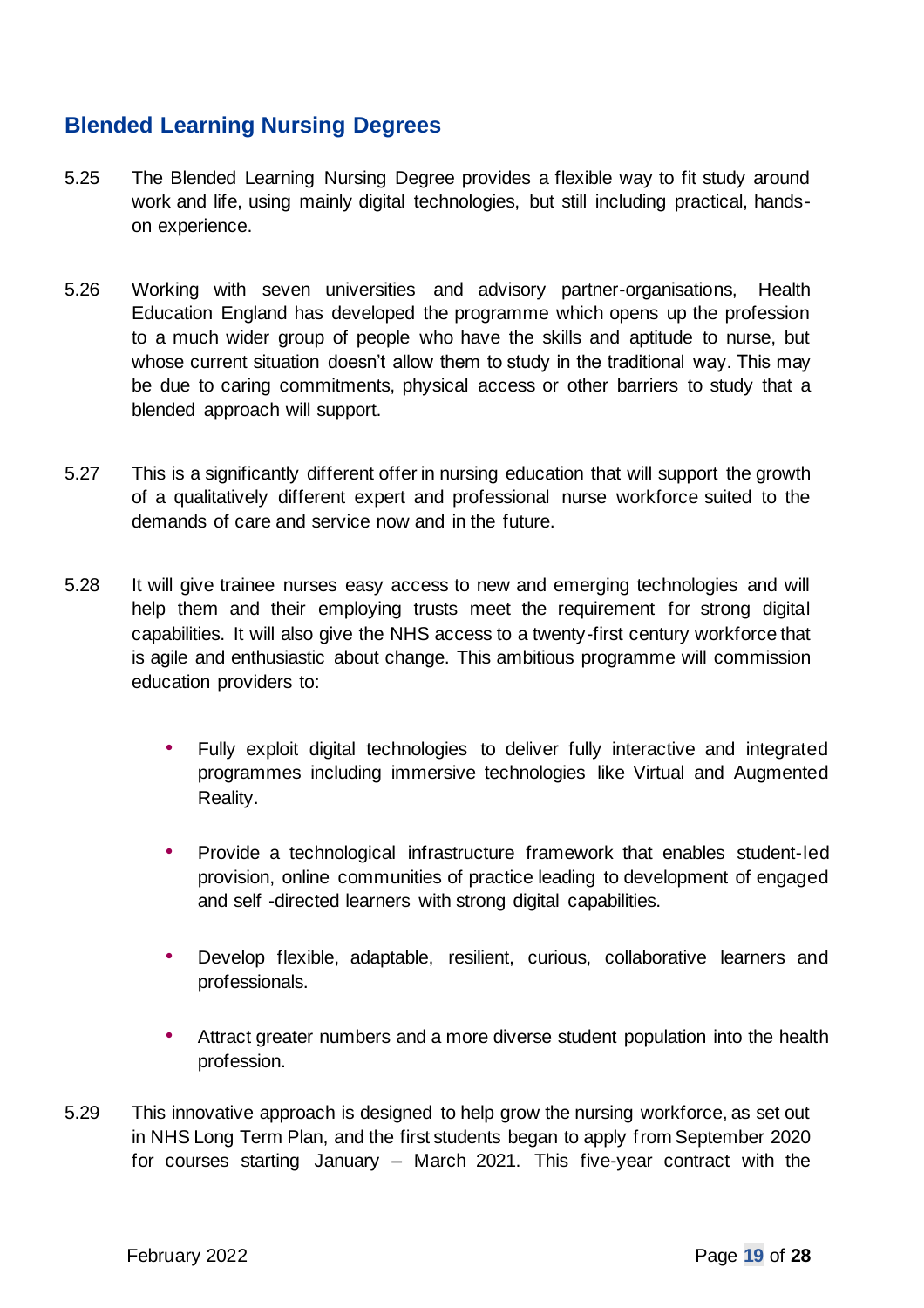Universities will result in an additional 8,428 people from diverse backgrounds receiving Adult Nursing degree training (undergraduate and postgraduate).

- 5.30 In March 2021, the government announced a £35 million investment for nurse training which will see nurses and other healthcare students benefit from expanded virtual training, and the launch of a new Blended Learning national critical care qualification for qualified nurses.
- 5.31 Up to £25 million of the funding will go to universities to invest in new simulated training facilities and technology. This can involve the use of virtual reality (VR) technology, manikins, role play, and smart phones, tablets or computers, allowing nursing students to practise their clinical skills in a safe environment. They will be able to train on clinical procedures and simulate a realistic clinical setting with the support from experienced colleagues.
- 5.32 The Nursing and Midwifery Council have confirmed that up to 300 of the 2,300 clinical practice hours nurses need to complete during their degree can now be completed in simulated environments, due to the pandemic.
- 5.33 Alongside this, the government will also invest £10 million to develop a new, nationally recognised, critical care qualification for qualified nurses, which can be accessed by a number of Allied Health professions. This will be rolled out for immediate use during the pandemic to help boost the number of people able to work in critical care.

## **Nursing degree apprenticeships**

- 5.34 The standards for nursing degree apprenticeships have been approved and there is a growing number of NHS organisations advertising vacancies. Nursing degree apprenticeships offer flexible routes to becoming a nurse that don't require full-time study at university, although nursing degree apprentices will still need to undertake academic study at degree level.
- 5.35 In September 2020 Health Education England (HEE) confirmed that it would make £7m available for employers to support the apprenticeship route into registered nursing. Nursing associates and assistant practitioners are set to benefit from the funding that will allow them to train to become nurses through a two-year 'top-up' apprenticeship.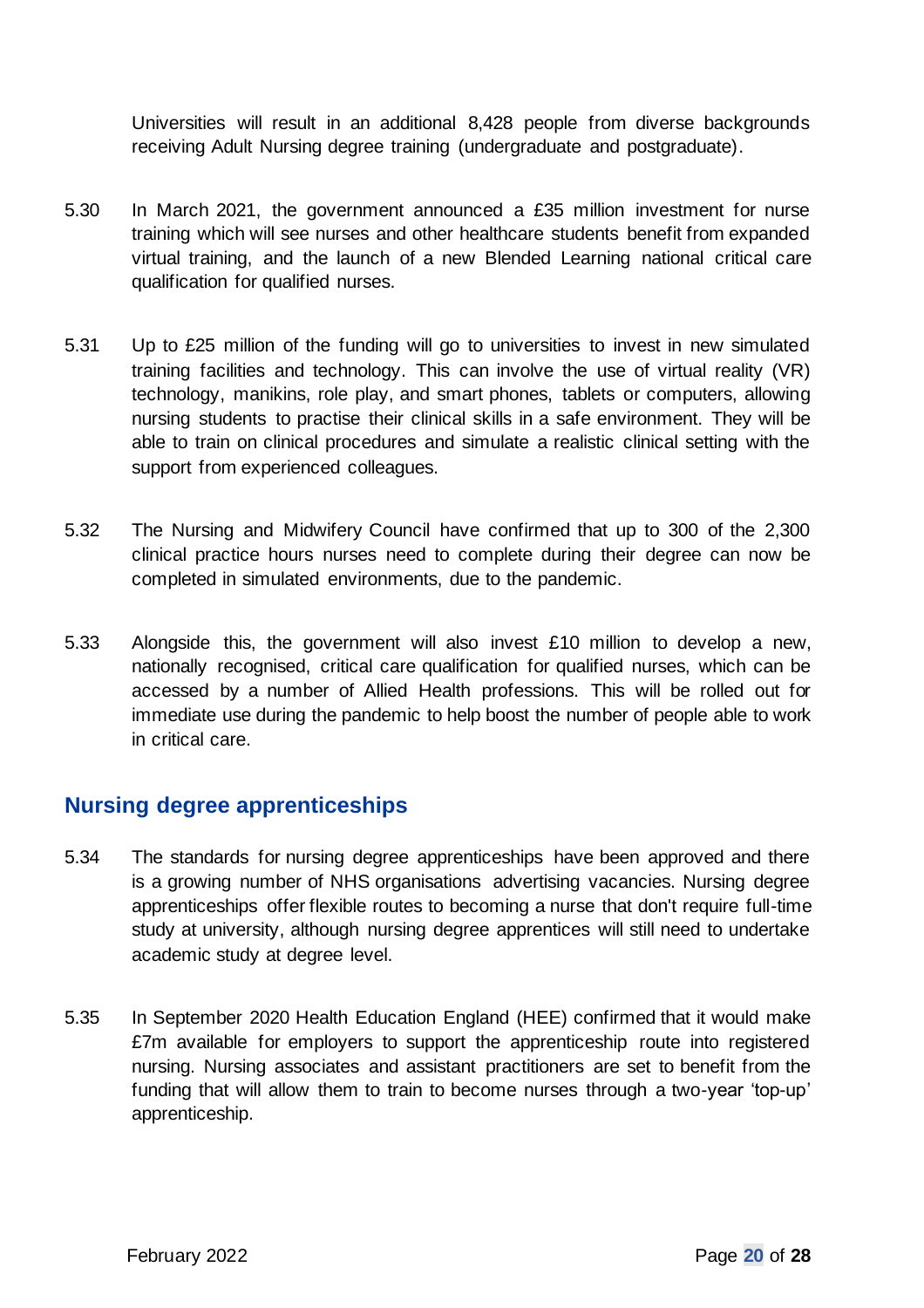5.36 Employers were invited to express their interest in applying for the funding which will make £8,300 available per apprentice. It is hoped that the funding will support more than 400 new apprenticeships train to become registered nurses.

## **Nursing associate**

- 5.37 The role of nursing associate sits alongside existing nursing care support workers and fully-qualified registered nurses in both health and social care.
- 5.38 It opens up a career in nursing to people from all backgrounds and offers the opportunity to progress to training to become a registered nurse. Trainee roles are often available in a variety of health and care settings. This means that nursing associates have wider opportunities and more flexibility to move between acute, social and community and primary care.
- 5.39 A nursing associate is not a registered nurse, but with further training, it can be possible to 'top up' training to become one. As part of the Registered Nursing Degree Apprenticeship Programme, Nursing Associates are eligible (depending on Accreditation of Prior Experiential Learning [APEL] criteria) to access the final 18- 24 months of programme. There is a target associated with the 50,000 programme.
- 5.40 COVID-19 inevitably had an impact on the programme to train Nurse Associates. With activity has been curtailed due to COVID-19 and all placements and activity ceased in March 2020. Since the start of the second wave activity has again seen reductions.
- 5.41 HEE is working with Kings College on an employer survey of the Nursing Associate role to better inform target number for future years.

# **Apprenticeships**

#### **New Talent Pipelines**

- 5.42 The Technical education reforms and apprenticeships are a key Government driver in relation to equality, diversity, and inclusion, to levelling up and to COVID-19 response and recovery.
- 5.43 The HEE deliverable to maximise and harmonise the apprenticeship levy spend in the NHS is directly supported by HEE in facilitating and supporting employers with solutions for implementing apprenticeships and to meet the aspirations of Levelling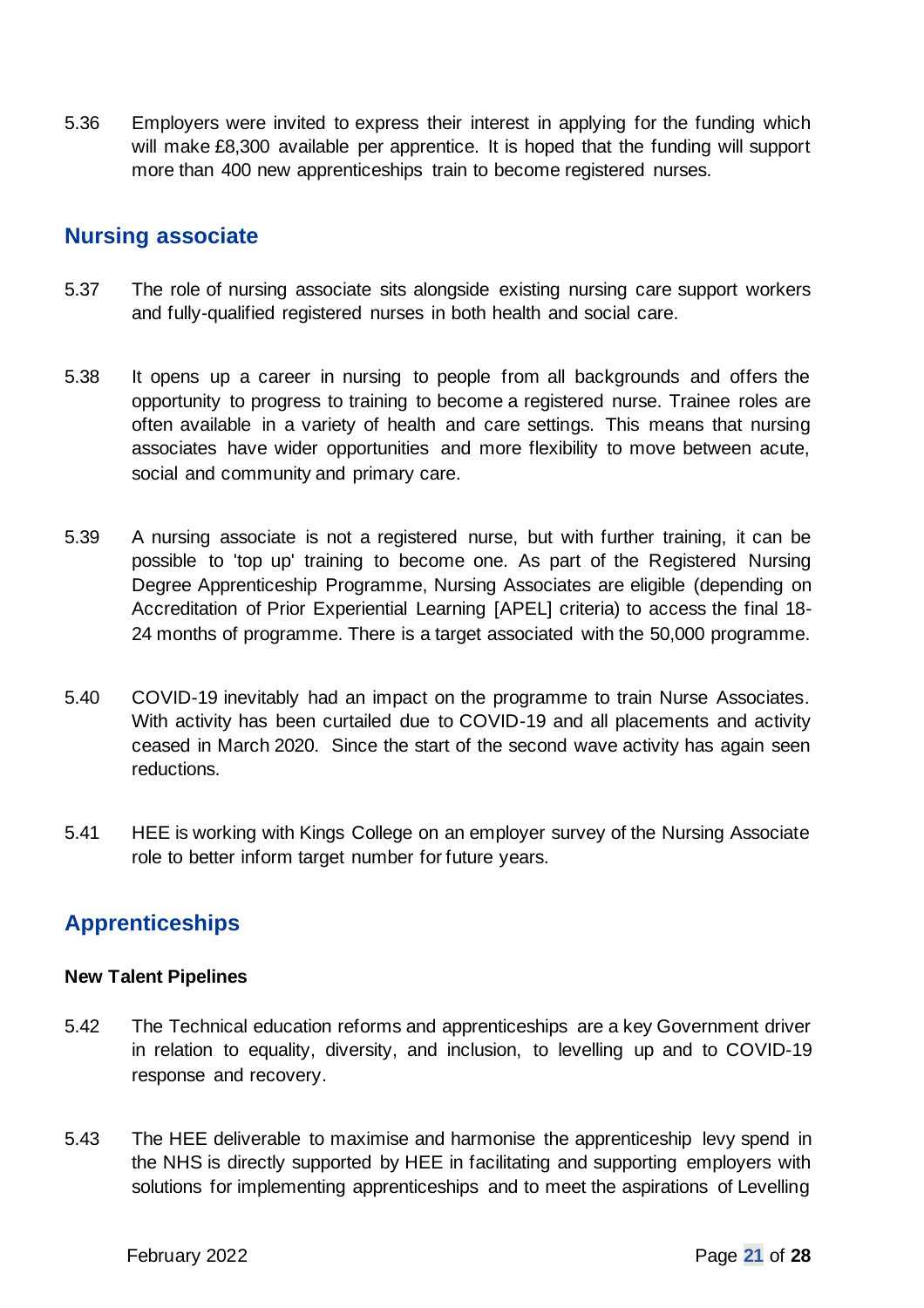Up, through enabling people with non-traditional education achievements to be supported into employment, education, and career progression.

- 5.44 It also enables a new talent pipeline to directly support meeting government healthcare workforce priorities particularly by giving support to employers in identifying and attracting non-traditional entrants through a wide range of strategic and local partnerships, and technical and vocational education pathways. For example Project Choice, Princes Trust, Further Education, University, and employer providers of Apprenticeships though national, local, regional interface with ICSs and communities. This has direct impact on reducing health inequalities improves communities, individual lives, and the NHS.
- 5.45 Our collaboration with NHSE/I and social care is essential in recognising how new entrants into the workforce are supported through work experience, T Levels Industry Placements and the Care Certificate, which directly support longer term employment and routes into apprenticeships which relate to services and career aspirations.

#### **The NHS Public Sector Target**

- 5.46 The annual NHS target is 28,500 starts per year. The NHS has achieved just under 24,000 apprenticeship starts so far in the 2020/21 academic year, despite the challenges of COVID-19.
- 5.47 NHS Trusts have increased commitment to spend more levy against the rising apprenticeship numbers forecasted. The whole NHS levy is £200m per year, with around 80% (£160m) fulfilled so far and employer plans indicating overcommitment for this full year. So far, we have facilitated over £15m in 'levy transfers' from other industries into and across health and social care to help meet employer plans.
- 5.48 By sharing best practice, tackling the emergence and delivery of apprenticeships, and working closely with DHSC and the Department for Education we support supply of information which directly informs the strategic approach and support employers during times of constraint and the pressure of the pandemic.
- 5.49 This directly influences employer choices and utilisation of apprenticeships, to support the ambition to increase a home-grown future workforce supply and reduce health inequalities. By widening access and participation for underrepresented groups, a more diverse and skilled workforce combined with preventative activity in local communities can reduce demand on NHS services.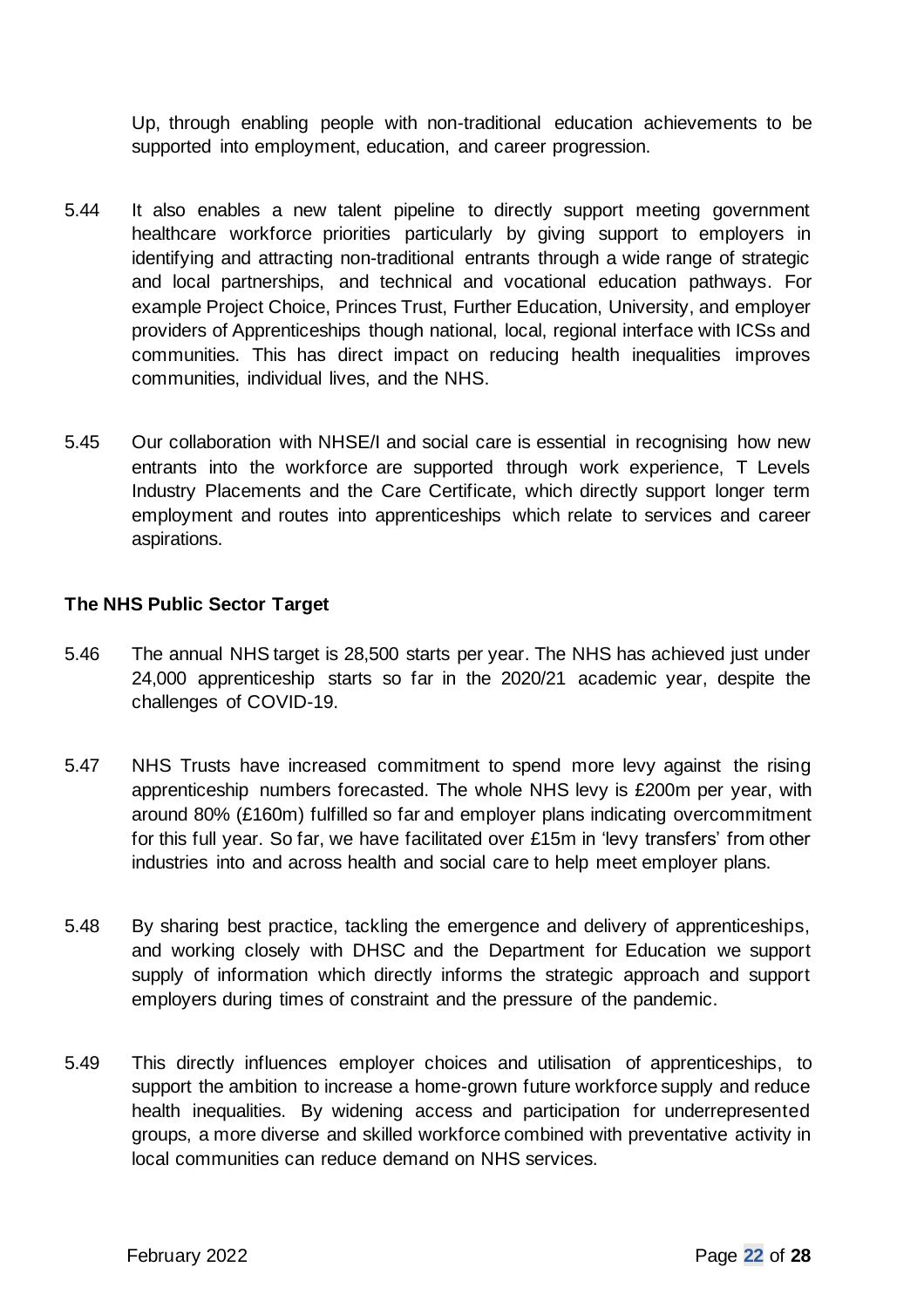#### **Trends in apprenticeships**

- 5.50 Since the implementation of the apprenticeship reforms and inception of the levy in 2016 there have been over 86,000 apprenticeship starts.
- 5.51 The most popular apprenticeships in the NHS this year (2021/22) are:
	- Health Care Support Worker
	- Senior Health Care Support Worker
	- Nursing Associate
	- Registered Nurse Degree Apprenticeship
	- Business Administrator
	- Senior Leader
- 5.52 We have seen increased employer interest and large expansion of apprentices in new roles such as the Nursing Associate and in support of the manifesto commitment to recruit 50,000 Registered Nurses. This shows the remarkable commitment that has been made by and to apprentices and employers across the sector, and the increasing appetite for these routes to employment to which is demonstrably opening widening participation and levelling up opportunities. An area of particular interest is in supporting Nursing Associates and Assistant Practitioners to convert or 'top up' to Registered Nurse through apprenticeship, a model also being explored by other professions.

#### **Support for progression**

5.53 We continue to develop innovative support for employers to ensure our apprenticeship programme continues course despite the pandemic. This includes supporting employees in developing their Skills for Life (numeracy, literacy, digital skills) with nearly 18,000 learners nationally accessing HEE Talent for Care funded functional skills software. We have expanded this to include support for people with dyslexia and dyscalculia, an *English for Speakers of Other Languages* toolkit, and HEE Talent for Care team funded a licence for UK ENIC which is the designated national agency for the recognition and comparison of international qualifications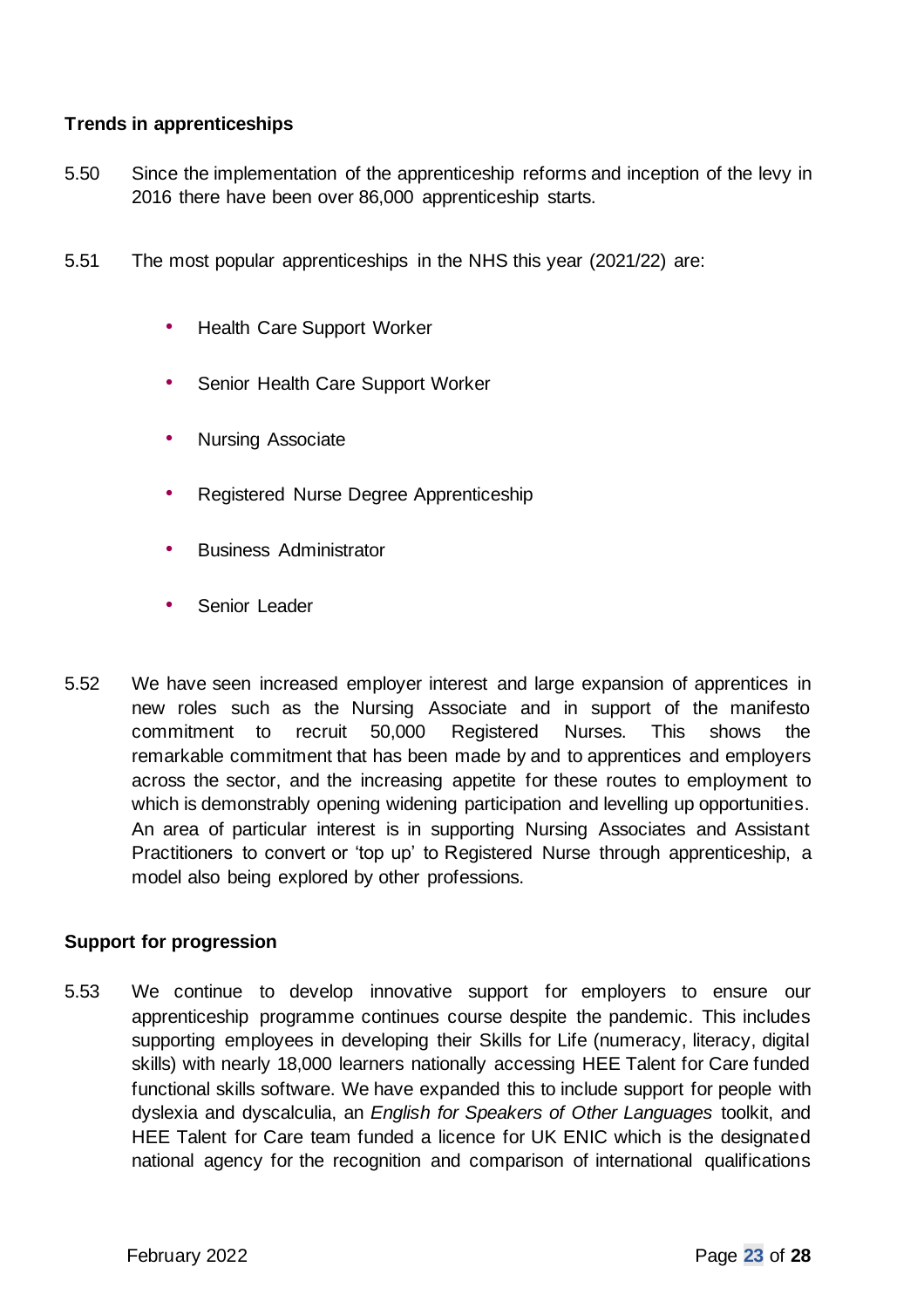and skills, often cited as a barrier for widening participation in apprenticeships and traditional nursing and AHP degree programmes.

#### **Learning from the apprenticeship implementation**

- 5.54 There is emergent evidence from the early implementers of all apprenticeships (including degree apprenticeships), indicating low attrition on-programme and high retention post-qualifying through the apprenticeship route. As little as 4% onprogramme losses and high (near 100%) post graduate retention rate and into employment, with an indicative return of investment of 2 years post-qualifying for the on-programme investment made. We are currently scoping with employers' broader intentions regarding all apprenticeships and workforce plans.
- 5.55 We are also learning that employers and education providers are keen to establish internal talent pipelines which maximise progression for those in Support Worker and Associate Level roles into the registered professions using apprenticeships.
- 5.56 To maximise the potential that apprenticeships present in their contribution to the domestic workforce supply into health and care careers, we are recommending an 'Apprenticeship First' approach to commissioning (i.e. ensure apprenticeships are considered at all points of commissioning activity and that decisions for not using apprenticeships are clearly recognised).

#### **Challenges in implementation**

- 5.57 There are several challenges to implementation and expansion of apprenticeships, which the HEE Apprenticeship Support Programme aims to address in support of employers maximising the opportunities afforded by apprenticeships. These challenges include:
	- shortage of data reducing assessment of impact, especially over the long term
	- difficulty obtaining certain data to help assess impact, such as employerheld data not covered by Data Sharing Agreements.
	- readiness of potential apprentices to progress (addressed by our Skills for Life offer)
	- employer-led nature of apprenticeships and the apprenticeship levy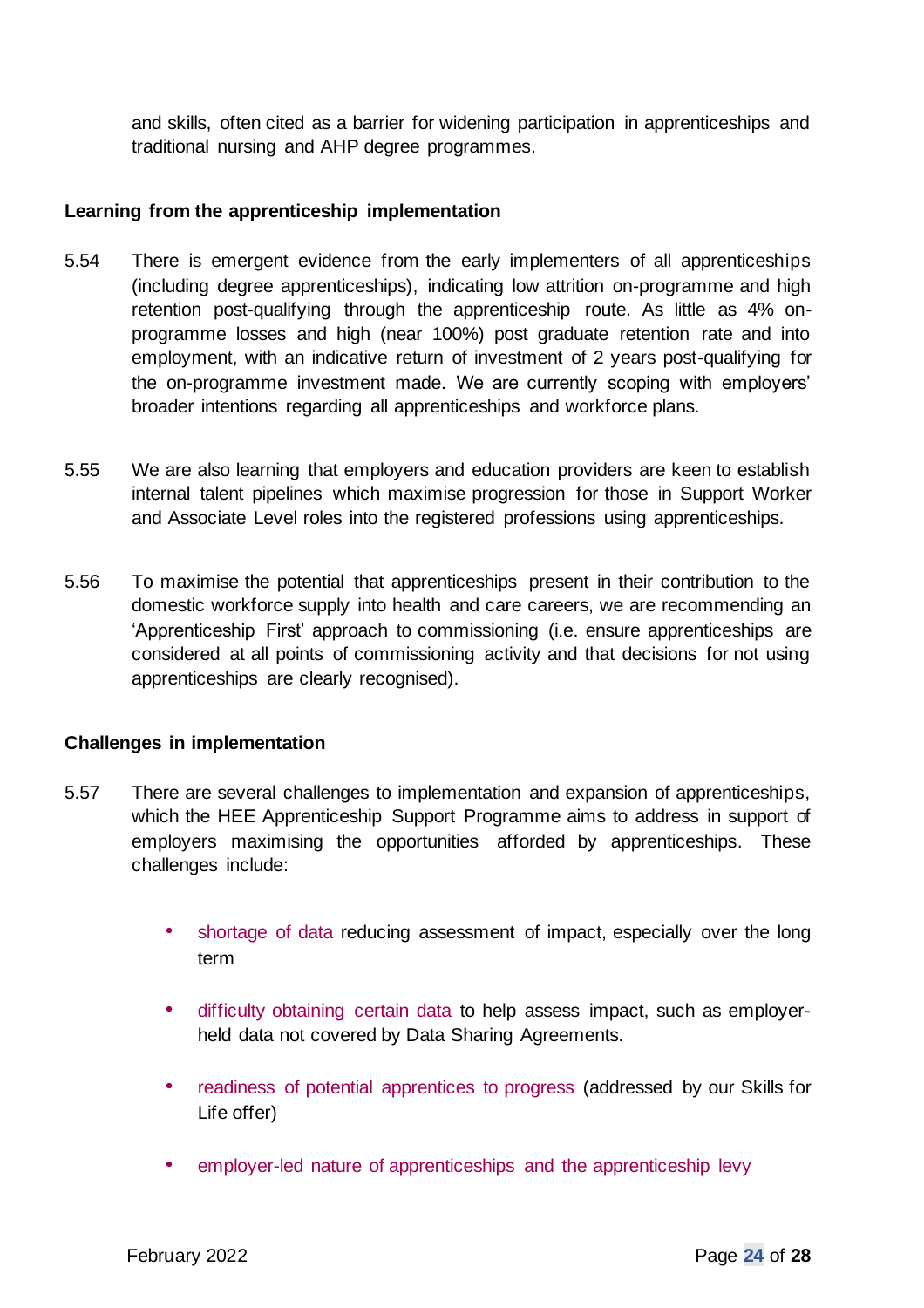- a need for greater external expertise and learning from other sectors
- a need for focused effort in certain occupations and apprenticeship pathways to match against local demographics and local needs verses national drivers
- 5.58 There have also been additional constraints related to the pandemic that have affected apprenticeships, such as:
	- breaks in learning causing delays in completion
	- COVID-19-related staff shortages resulting in reduced capacity of both education providers and supporting workplaces
	- reduced access to healthcare premises due to infection control and prevention practices restricting the access of education providers.
- 5.59 Throughout the pandemic, HEE have continued to work closely with the Institute for Apprenticeships and Technical Education to ensure apprentices can complete their programmes and qualify in a timely way and be able to take up their new role in delivering service at a time of great need. This includes de-bunking technical issues, supporting employers with solution-focused fixes, and supporting the development of flexible approaches to apprenticeship delivery.

#### **Apprentices in clinical roles**

5.60 At the time of publication, the cumulative number of NHS apprentices since 2016 is 86,180 (see fig.1). The breakdown of clinical and non-clinical apprentices is 48,954 clinical and 37,226 non-clinical<sup>1</sup>. So far there are 14,187 clinical and 9,124 nonclinical starts for 2020/21 so far.

<sup>&</sup>lt;sup>1</sup> The 'clinical/non-clinical' label relates to the apprenticeship, not the primary role held by the apprentice. We are aware that clinical staff undertake non-clinical programmes such as management and leadership apprenticeships, for example.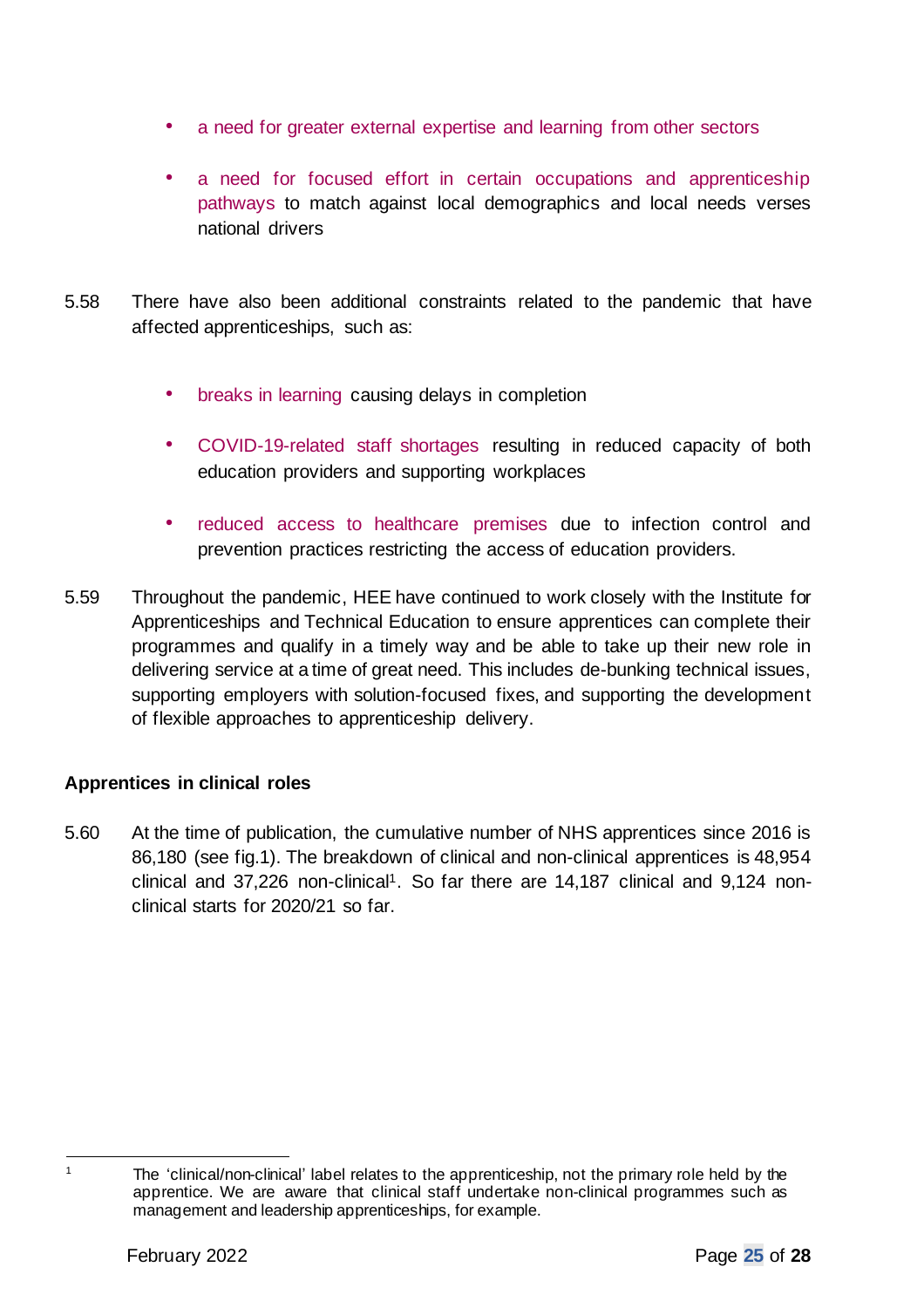



Source: 2??

#### **Levels of Occupational Apprenticeship Standards (Clinical)**

5.61 Apprenticeship standards are defined at occupational level having been designated with 'level descriptors' which identify in each profile the occupational competence and accountability for each apprenticeship standard  $2$ . This requires more interrogation but gives an indication of the skills growth in the NHS workforce gained through apprenticeships. Figure 2 illustrates the number of NHS clinical apprentices at each level.

<sup>&</sup>lt;sup>2</sup> The Education Skills Funding Agency (ESFA) do not collect employer pay data, so this reporting is based on the Occupational Level of the apprenticeship standard. It is important to note that apprenticeship occupational level does not necessarily equate to NHS Agenda for Change pay band.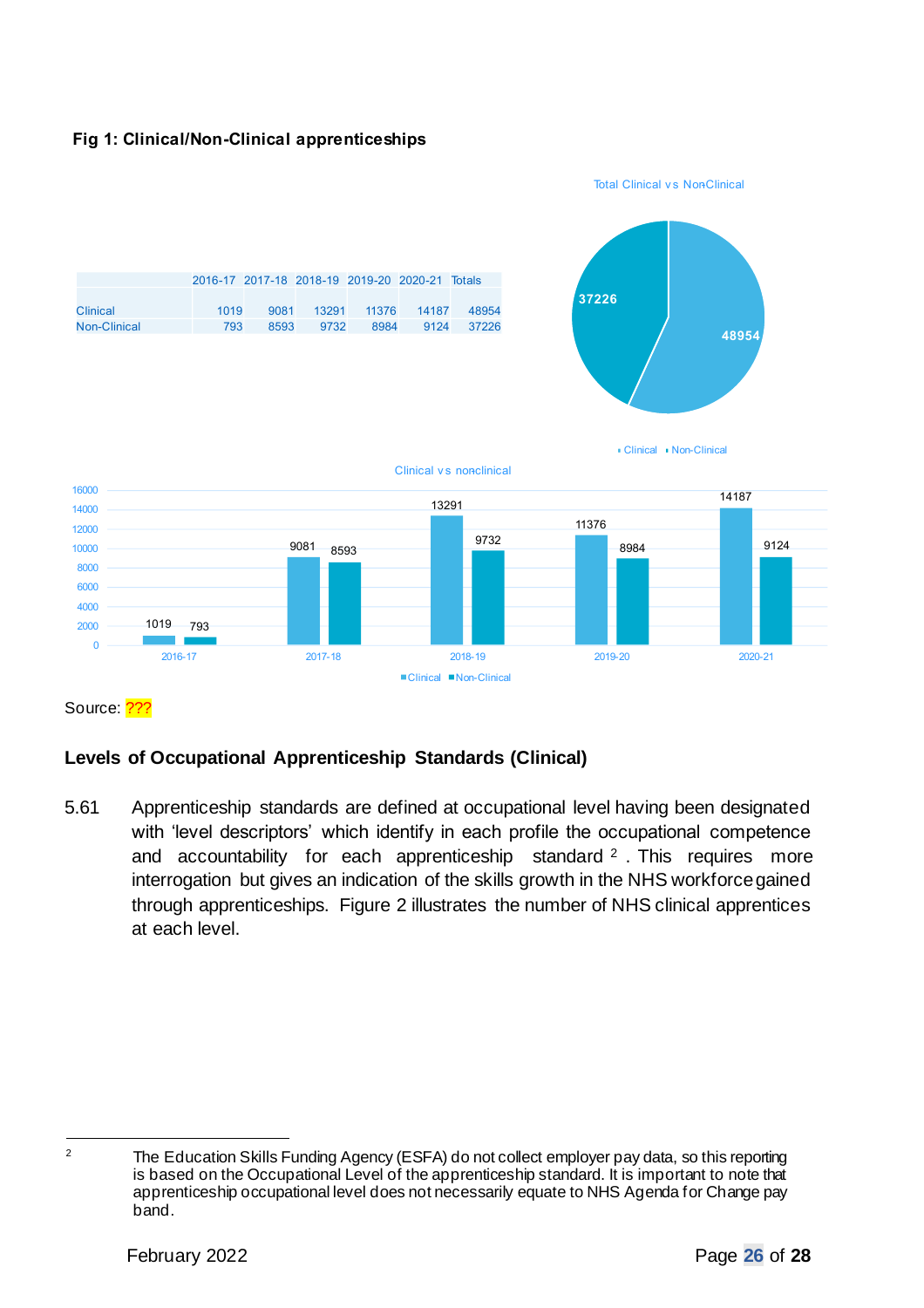| Clinical by level | 2016-17 | 2017-18 |      | 2018-19 | 2019-20 | 2020-21 | <b>Totals</b> |
|-------------------|---------|---------|------|---------|---------|---------|---------------|
| Level 2           |         | 581     | 3687 | 3234    | 2516    | 2040    | 12058         |
| Level 3           |         | 181     | 2092 | 2822    | 2187    | 3078    | 10360         |
| Level 4           |         | 121     | 697  | 1094    | 1101    | 1072    | 4085          |
| Level 5           |         | 136     | 2217 | 4764    | 3744    | 3994    | 14855         |
| Level 6           |         |         | 388  | 1159    | 1239    | 3068    | 5854          |
| Level 7           |         |         | 0    | 218     | 589     | 935     | 1742          |

#### Fig 2: Number of Clinical Apprenticeships - by Occupational Levels



Source: National apprenticeships starts data, The Education Skills Funding Agency.

# **6. Attrition from courses**

# **Reducing Pre-Registration Attrition and Improving Retention**

- 6.1. One of the key issues that the NHS PRB has previously highlighted with HEE in previous evidence rounds has been the attrition of students from training and the retention. Prior evidence to the NHS PRB has detailed The RePAIR (Reducing Pre-registration Attrition and Improving Retention) project, which has enabled HEE to gain an in-depth understanding of the factors impacting on healthcare student attrition and the retention of the newly qualified workforce in the early stages of their careers.
- 6.2. In May 2020 the RePAIR team undertook a survey to capture the experience of pre-registration nurses, midwives and AHPs (Allied Health Professionals) during the first wave of the pandemic. The first COVID wave changed student experiences in several profound ways including: